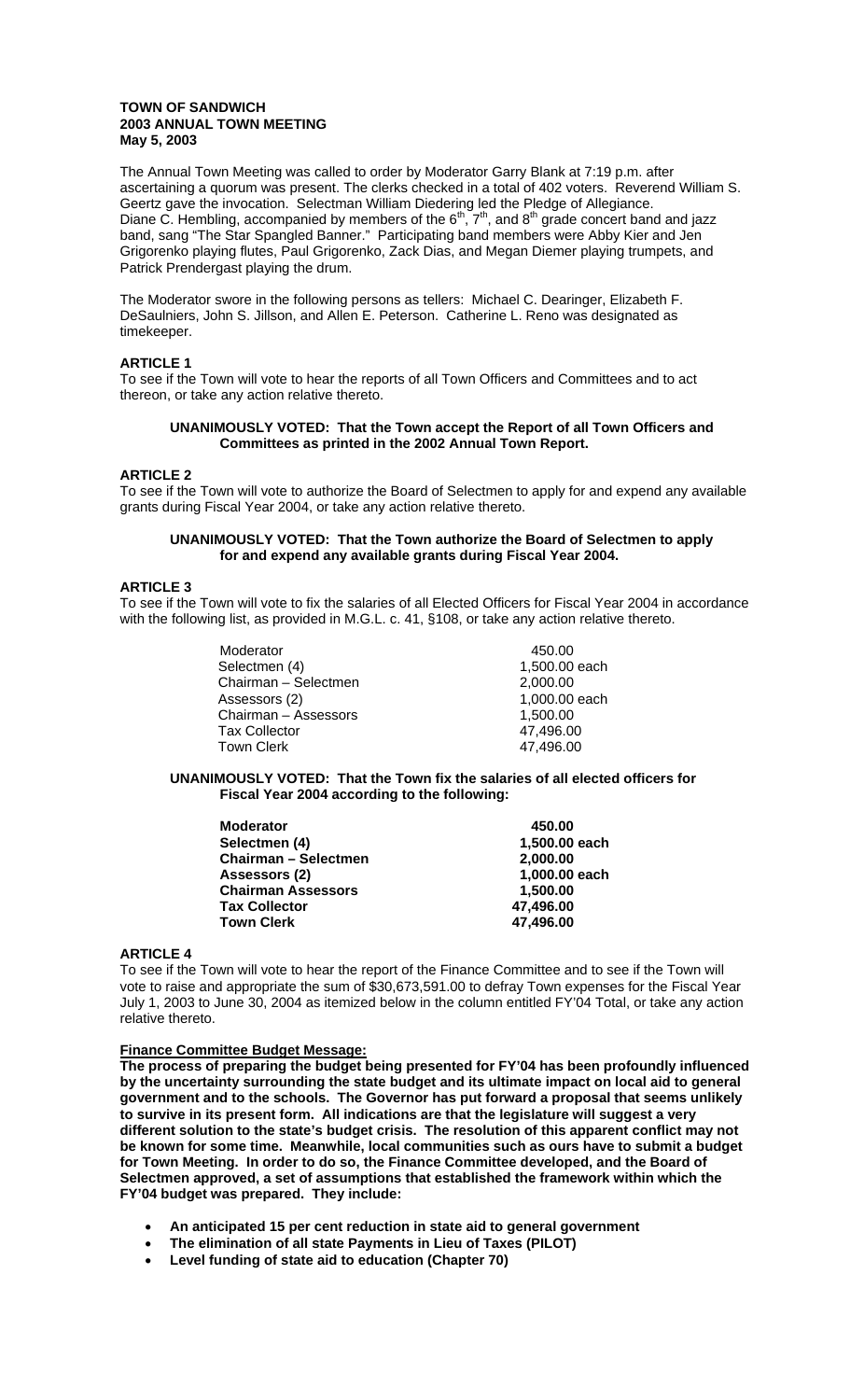**The impact of these adjustments, if enacted, will be a reduction in state aid of over \$430,000 from the amount received in FY'03.** 

**The Finance Committee recommends approval of the FY'04 operating budget in the amount of \$30,673,591 as presented in the Annual Town Meeting warrant. Included in that total is \$10,870,612 for General Government and \$19,001,496 for the School Department. Both operating budgets have been level-funded, meaning that the amounts proposed for FY'04 are identical to the amounts appropriated in FY'03. The amount requested for the Upper Cape Cod Regional Vocational-Technical School is \$801,843, a 2 per cent increase over FY '03. The most noticeable consequence of the level-funded budgets will be reductions in personnel. The cost of establishing the new Facilities Management Department called for in the Charter will be offset by the elimination of other positions. Salary increases stemming from both current and prior contractual obligations will require staffing adjustments in both the General Government and School departments.** 

**Additional pressure on the budget comes from several sources. Group health insurance and retirement obligations are projected to rise by approximately 13 per cent in FY'04, adding \$695,000 to those accounts. Increases in state and county assessments and abatement accounts, along with an 11 per cent rise in liability insurance premiums will add another \$140,000 to the budget. When the \$45,000 needed to cover debt service for the Agilent purchase is included, a total of \$880,000 will be required to fund increases in items not included in the General Government and School Department operating budgets. This will absorb close to 65 per cent of the \$1.37 million raised through the application of the allowed 2.5 per cent property tax increase and through new growth. A reduction in the amount to be raised at the local level for debt service will offset a portion of the property tax increase, resulting in a projected rise in property tax revenue of approximately 2.8 per cent.** 

**In addition to the loss of revenue resulting from anticipated cuts in state aid, we expect to see reductions in two other accounts that are important sources of income. Surplus revenue is projected to be approximately \$740,000 lower in FY'04, primarily as a result of a policy adopted a few years ago of increasing the amount of local receipts taken into income in the year in which it is realized, thereby reducing the amount carried over to the following fiscal year. In addition, income from the Overlay Release account will be \$140,000 lower in FY'04. When combined with the expected reductions in state aid, these revenue losses total \$1.31 million. The funds needed to offset these losses came from the balance of the money raised through an increase in tax revenue, an increase in budgeted local receipts of \$500,000 and a projected \$375,000 rise in ambulance fund receipts. Minor adjustments to a number of other accounts will absorb the remaining balance. It should be noted that, with the exception of a portion of the increase in local receipts, all of the money needed to balance the budget comes from continuing sources of funds and not from non-renewable resources. In keeping with the policy of minimizing the use of one-time sources of funds for operating expenses, the stabilization fund remains intact and available for the reserve purpose for which it was originally established.** 

**The Finance Committee also recommends approval of two additional financial articles. The Capital Improvement Planning Committee is requesting a capital budget of \$400,000, equal to the amount approved in FY'03. While inadequate to meet the Town's long-term requirements, this budget will provide the funds to address our most pressing needs. A separate warrant article asks that taxpayers raise and appropriate \$338,326 to increase the School Department budget to help offset some of the reductions in personnel and programs caused by the levelfunded budget. If approved, this article would add approximately 1 per cent to the projected tax rate. The Finance Committee supports this request.** 

**During this critical period, it is important that all agencies of local government cooperate to make the best use of our limited financial resources. We feel that this budget continues to provide essential services to the public while being sensitive to the needs of the taxpayers. As we look toward an FY'05 that promises to be at least as challenging as FY'04, our hope is that we can continue to address these issues in a truly collaborative way.** 

## **FY'04 BUDGET TOTALS**

| No. | <b>Department</b>         | APPROP.<br>FY'02 Total | APPROP.<br>FY'03 Total | <b>RECOMMENDED</b><br><b>FY'04 Total</b> |
|-----|---------------------------|------------------------|------------------------|------------------------------------------|
| 114 | Moderator                 | 450                    | 450                    | 450                                      |
| 123 | Selectmen/Administrator   | 266,457                | 257,822                | 257,840                                  |
|     | <b>Personnel Expenses</b> | 34,965                 | 46,978                 | 42,999                                   |
| 131 | <b>Finance Committee</b>  | 2,200                  | 2,200                  | 2,200                                    |
| 135 | Accounting                | 163,413                | 165,962                | 130,509                                  |
| 141 | Assessing                 | 270,428                | 276,057                | 269,163                                  |
| 145 | Treasurer                 | 142,609                | 145,147                | 148,141                                  |
| 146 | <b>Tax Collector</b>      | 159,581                | 174,130                | 178,477                                  |
| 147 | Tax Title                 | 30,000                 | 30,000                 | 30,000                                   |
| 151 | Legal                     | 157,000                | 175,000                | 175,000                                  |
| 152 | <b>Human Resources</b>    | 86,722                 | 92,213                 | 88,379                                   |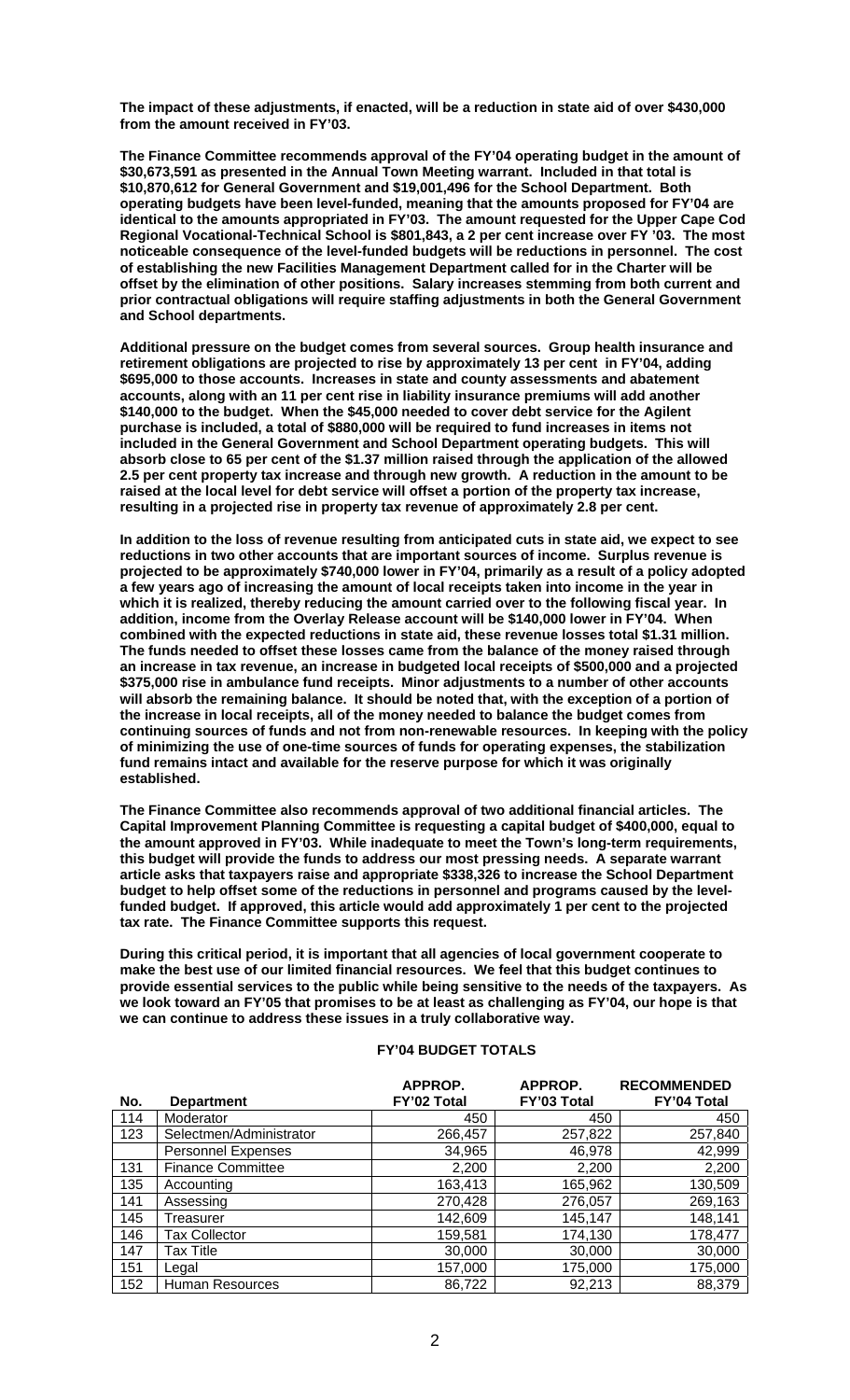| 152 | <b>Town Clerk</b>                    | 101,718    | 110,157    | 113,658    |
|-----|--------------------------------------|------------|------------|------------|
| 162 | <b>Elections &amp; Registrations</b> | 39,820     | 62,294     | 48,300     |
| 171 | Natural Resources                    | 105,690    | 100,548    | 101,006    |
| 175 | Planning & Development               | 163,947    | 116,287    | 114,740    |
| 188 | <b>Recreation Center</b>             | 7,450      | 5,500      | 3,500      |
| 189 | <b>JSD Building</b>                  | 24,245     | 17,550     | 12,400     |
| 190 | Facilities Management                | 7,500      | 26,250     | 189,409    |
| 193 | <b>Town Hall</b>                     | 19,840     | 15,540     | 9,540      |
| 194 | <b>Town Hall Annex</b>               | 19,640     | 15,540     | 10,040     |
| 195 | <b>Town Reports</b>                  | 10,000     | 15,000     | 15,000     |
| 196 | <b>Bind Town Records</b>             | 1,500      | 1,500      | 1,500      |
| 197 | Data Processing                      | 151,000    | 229,077    | 228,653    |
|     | Total 100s                           | 1,966,175  | 2,081,202  | 2,170,904  |
|     |                                      |            |            |            |
| 210 | <b>Police Department</b>             | 2,336,696  | 2,450,036  | 2,455,768  |
| 220 | <b>Fire Department</b>               | 2,812,179  | 2,698,801  | 2,768,572  |
| 241 | Inspections                          | 175,222    | 193,018    | 181,430    |
| 244 | <b>Weights &amp; Measures</b>        | 2,545      | 2,545      | 2,000      |
| 291 | <b>Emergency Management</b>          | 945        | 480        | 480        |
| 294 | Forest Warden                        | 1,200      | 1,200      | 1,200      |
| 297 | <b>Bourne Shellfish</b>              | 4,000      | 4,000      | 4,000      |
| 299 | <b>Greenhead Fly</b>                 | 1,500      | 1,500      | 1,500      |
|     | Total 200s                           | 5,334,287  | 5,351,580  | 5,414,950  |
|     |                                      |            |            |            |
| 300 | School Department                    | 18,628,917 | 19,001,496 | 19,001,496 |
| 313 | <b>UCCRTS</b>                        | 770,973    | 785,077    | 801.483    |
|     | Total 300s                           | 19,399,890 | 19786,573  | 19,802,979 |
|     |                                      |            |            |            |
| 410 | DPW - Engineering                    | 142,926    | 147,109    | 116,293    |
| 420 | DPW - Highways                       | 796,461    | 738,882    | 1,096,598  |
| 421 | Snow & Ice                           | 250,000    | 250,000    | 250,000    |
| 424 | Streetlights                         | 32,500     | 32,500     | 26,000     |
| 435 | DPW - Sanitation                     | 890,485    | 895,211    | 721,288    |
|     | Total 400s                           | 2,112,372  | 2,063,703  | 2,210,181  |
|     |                                      |            |            |            |
| 510 | <b>Health Department</b>             | 136,279    | 138,150    | 136,959    |
| 522 | <b>Nursing Department</b>            | 118,941    | 91,289     | 82,179     |
| 523 | Social Worker                        | 0          | 30,244     | 0          |
| 541 | Council on Aging                     | 97,462     | 101,084    | 104,105    |
| 543 | <b>Veterans Services</b>             | 29,233     | 30,480     | 30,806     |
| 544 | Human Services Building              | 23,950     | 15,640     | 11,040     |
| 547 | <b>Disabilities Commission</b>       | 1,500      | 1,500      | 500        |
|     | Total 500s                           | 407,387    | 408,387    | 365,589    |
|     |                                      |            |            |            |
| 610 | Library                              | 608,878    | 620,399    | 620,399    |
| 629 | Youth Task Force                     | 2,000      | 2,000      | 500        |
| 630 | <b>Recreation Department</b>         | 67,235     | 67,614     | 53,314     |
| 650 | DPW - Parks                          | 217,291    | 243,812    | 20,425     |
| 670 | Archives                             | 8,000      | 9,100      | 2,500      |
| 671 | Hoxie House/Grist Mill               | 12,115     | 12,115     | 0          |
| 693 | <b>Memorial Day</b>                  | 1,200      | 1,200      | 1,200      |
| 694 | <b>Historic District</b>             | 9,500      | 9,500      | 10,650     |
|     | Total 600s                           | 926,219    | 965,740    | 708,988    |
|     | <b>TOTAL TOWN BUDGET</b>             | 30,146,308 | 30,657,185 | 30,673,591 |

Steven Grundman moved, and it was seconded, that the article be amended by separating item 300 from the remainder of the appropriation. Clarification to discuss the Town portion of the budget first was accepted by Mr. Grundman as a friendly amendment. The voice vote on the amendment was declared not carried by the Moderator.

Keith M. Fernald offered an amendment for a two and one half per cent override, but the amendment was ruled out of order by the Moderator.

**VOTED: That the Town hear the report of the Finance Committee and raise and appropriate the sum of \$30,673,591.00 to defray Town expenses for the Fiscal Year July 1, 2003 to June 30, 2004 as itemized in the warrant in the column entitled FY' 04. This was a voice vote and declared carried by the Moderator.**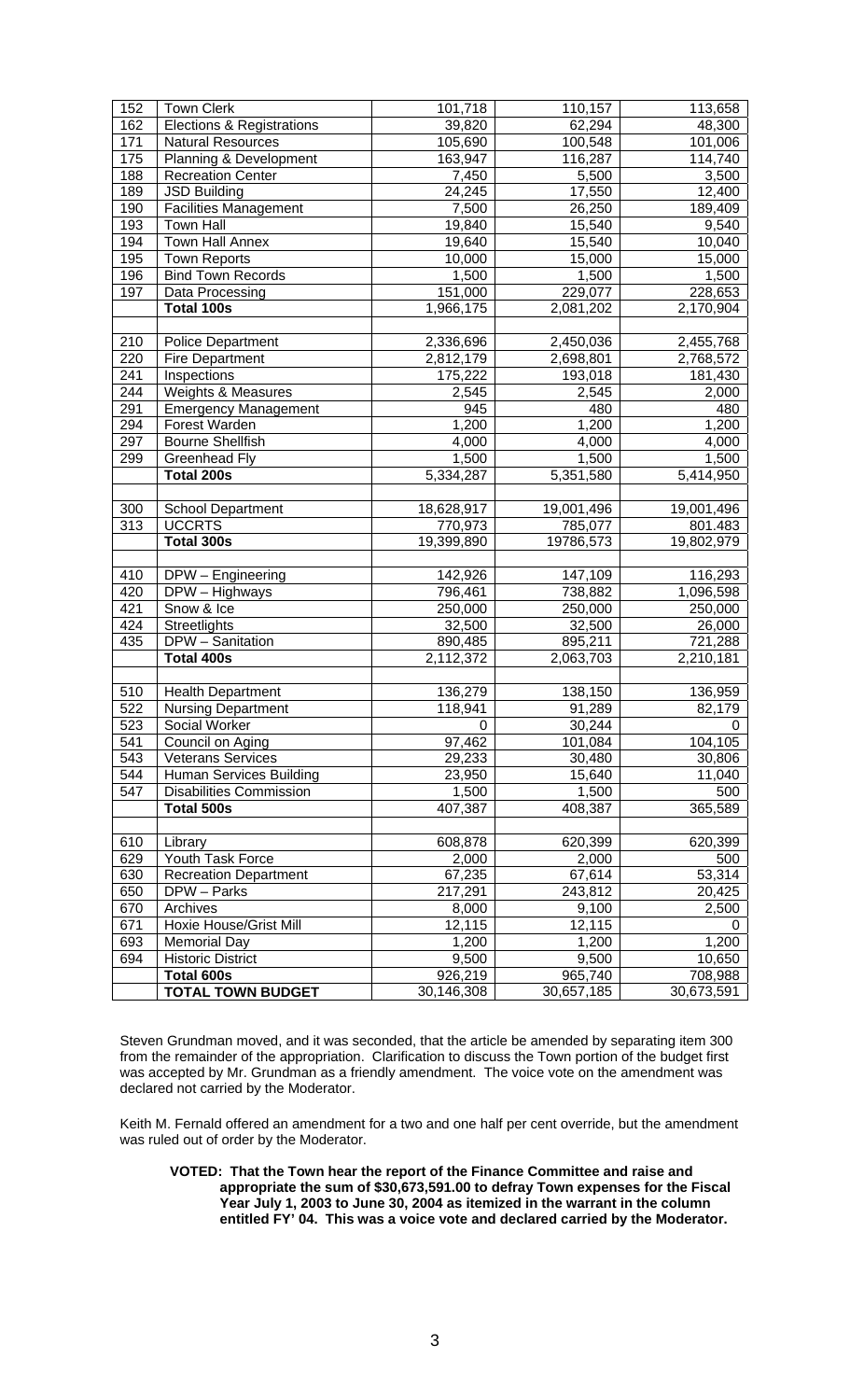To see if the Town will vote to raise and appropriate the sum of \$338,326.00, to be expended under the direction of the School Committee, for School Department purposes during FY'04, or take any action relative thereto.

Wayne Sellin offered an amendment as follows: I move to refer the motion to the Finance Committee to evaluate the School Budget by line item in accordance with Town Charter Article 2.00, paragraph f. The Finance Committee is authorized to perform the review or to hire consultants via the Town Selectmen. There was no second to the amendment.

#### **VOTED: That the Town raise and appropriate the sum of #338,326.00 to be expended under the direction of the School Committee, for School Department purposes during FY '04, or take any action relative thereto. This was a voice vote and declared carried by the Moderator.**

## **ARTICLE 6**

To see if the Town will vote to raise and appropriate or transfer from available funds a sum of money for the payment of Principal on Loans, or take any action relative thereto.

## **UNANIMOUSLY VOTED: That the Town raise and appropriate \$3,542,250.00 and transfer and appropriate \$275,000.00 from the golf course income account for the payment of principal on loans for FY 2004.**

## **ARTICLE 7**

To see if the Town will vote to raise and appropriate or transfer from available funds a sum of money for the payment of Interest on Loans, or take any action relative thereto.

#### **UNANIMOUSLY VOTED: That the Town raise and appropriate \$445,271.00 and transfer and appropriate \$1,850,463.00 from surplus revenue for the payment of interest on loans for FY 2004.**

## **ARTICLE 8**

To see if the Town will vote to raise and appropriate or transfer from available funds a sum of money for the payment of Interest on Loans and Principal on Loans from the Cape Cod Land Bank account as authorized by Chapter 293 of the Acts of 1998, as amended, and to raise and appropriate or transfer from available funds the sum of \$20,000.00, to be expended under the direction of the Board of Selectmen, for the purpose of paying any incidental expenses related to the Cape Cod Land Bank account, or take any action relative thereto.

#### **UNANIMOUSLY VOTED: That the Town transfer and appropriate \$1,114,475 for the payment of principal and interest on loans from the Cape Cod Land Bank account as authorized by Chapter 293 of the Acts of 1998 and to transfer and appropriate \$20,000.00 from the Land Bank Account, to be expended under the direction of the Board of Selectmen, for paying any incidental expenses related to the Cape Cod Land Bank Account.**

## **ARTICLE 9**

To see if the Town will vote to appropriate the sum of money, received or to be received, from the Chapter 90 State Aid to Highways Program for highway construction and/or maintenance on any State approved road during FY '04, or take any action relative thereto.

#### **UNANIMOUSLY VOTED: That the Town appropriate money received, or to be received, from the Chapter 90 State Aid to Highways Program for highway construction and/or maintenance on any State approved road during FY 2004.**

## **ARTICLE 10**

To see if the Town will vote to transfer and appropriate \$5,016,623.00, or any other amount received or to be received, under the Chapter 70 Education Reform Act Program, said funds to be expended under the direction of the School Committee, for School Department purposes during FY'04, or take any action relative thereto.

Steven Grundman moved that the article be amended to read up to \$5,283,595.00, or any other amount received or to be received, under Chapter 70 Education Reform Act, and to express the sense of Town Meeting that these funds be used to eliminate user fees for athletics, intramurals, extracurricular activities, and instrumental instruction.

The amendment failed to carry by a vote of 120 Yes, 168 No.

**UNANIMOUSLY VOTED: That the Town transfer and appropriate up to \$5,016,623.00 received, or to be received, under the Chapter 70 Education Reform Act Program, said funds to be expended under the direction of the School Committee for School Department purposes during FY 2004.**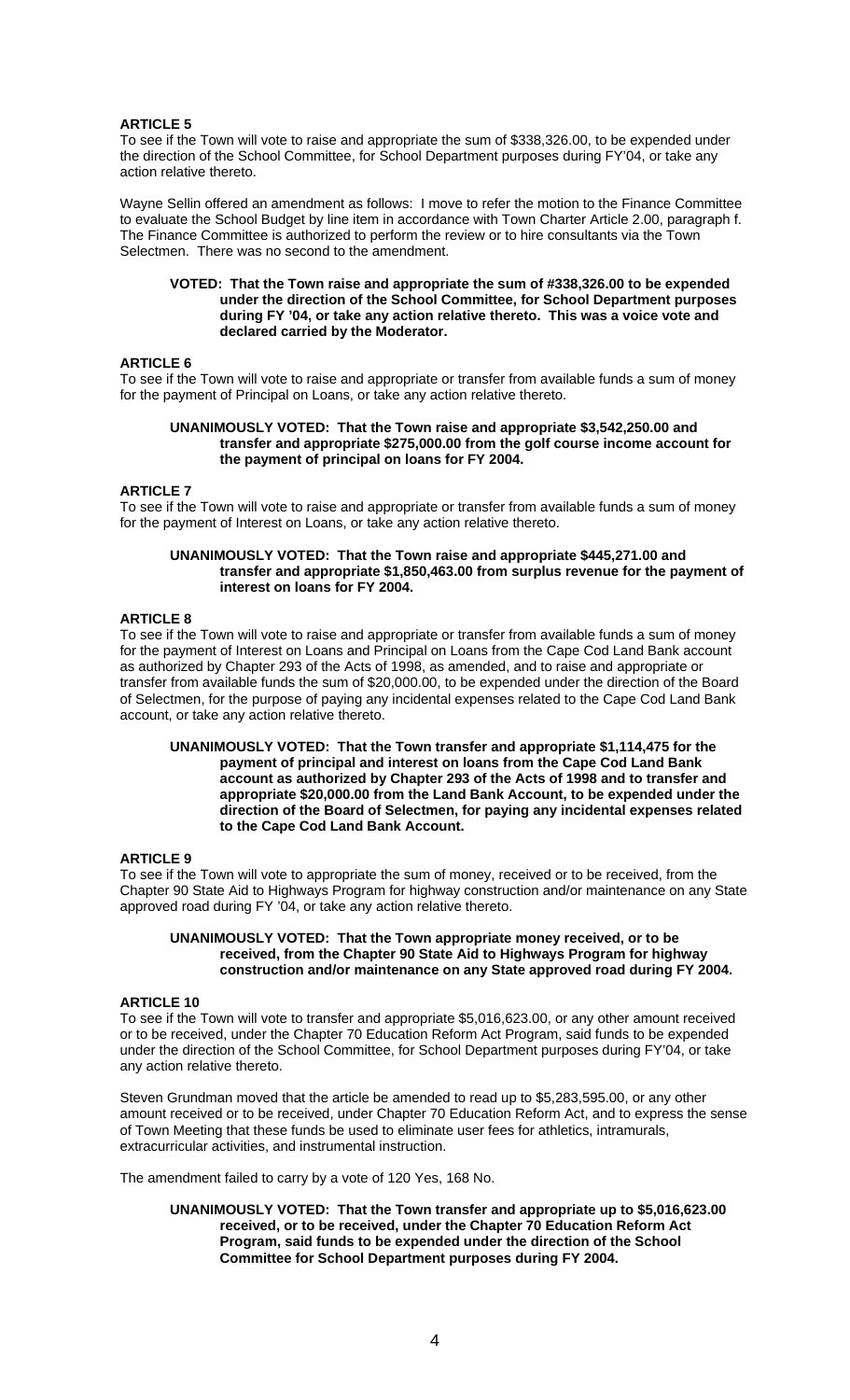## **At 9:25 p.m. the meeting was temporarily recessed and the Special Town Meeting was convened by the Moderator.**

## **ARTICLE 1 OF SPECIAL TOWN MEETING**

To see if the Town will vote to transfer and appropriate \$223,762.00, received or to be received, under the Chapter 70 Education Reform Act Program, said funds to be expended under the direction of the School Committee, for School Department purposes during FY'03, or take any action relative thereto.

## **UNANIMOUSLY VOTED: That the Town transfer and appropriate \$223,762.00 received under the Chapter 70 Education Reform Act Program to be expended under the direction of the School Committee for educational purposes during FY 2004.**

#### **The Moderator then adjourned the Special Town Meeting at 9:40 p.m. and reconvened the Annual Town Meeting.**

#### **ARTICLE 11**

To see if the Town will vote to transfer and appropriate \$276,764.00, or any other amount received or to be received, under the Chapter 70 Education Reform Act Program, said funds to be expended under the direction of the Upper Cape Cod Regional Technical School Committee, for Upper Cape Cod Regional Technical School purposes during FY'04, or take any action relative thereto.

## **UNANIMOUSLY VOTED: That the Town transfer and appropriate up to \$276,764.00 received, or to be received, under the Chapter 70 Education Reform Act Program, said funds to be expended under the direction of the Upper Cape Cod Regional Technical School School Committee for educational purposes during FY 2004.**

## **ARTICLE 12**

To see if the Town will vote to raise and appropriate or transfer from available funds a sum of \$6,800,131.00 to pay employee benefit and other assessments as listed below, or take any action relative thereto.

| Medicare/FICA                       | 310.000.00   |
|-------------------------------------|--------------|
| Property & Liability Insurance      | 546.250.00   |
| <b>County Retirement Assessment</b> | 1.393.881.00 |
| Group Health Insurance              | 4.550.000.00 |

**UNANIMOUSLY VOTED: That the Town transfer and appropriate \$94,162.44 from the overlay reserve, transfer and appropriate \$350,000.00 from the ambulance receipts reserved for appropriation account, and raise and appropriate \$6,355,968.56 to pay the following assessments:** 

| <b>Medicare/FICA</b>                      | 310.000.00   |
|-------------------------------------------|--------------|
| <b>Property &amp; Liability Insurance</b> | 546.250.00   |
| <b>County Retirement Assessment</b>       | 1.393.881.00 |
| <b>Group Health Insurance</b>             | 4,550,000.00 |

## **ARTICLE 13**

To see if the Town will vote to transfer and appropriate the sum of \$22,000.00 from the Cemetery Trust Fund Account to the FY'04 Department of Public Works, Parks, Buildings and Grounds Division operating budget, to be expended under the direction of the Board of Selectmen, for the purpose of maintaining the Town's cemeteries and grounds, or take any action relative thereto.

## **UNANIMOUSLY VOTED: That the Town transfer and appropriate \$22,000.00 from the Cemetery Trust Fund account to the FY 2004 Parks, Buildings and Grounds Division of the Department of Public Works, to be expended under the direction of the Board of Selectmen for maintaining the Town's cemeteries and grounds.**

#### **ARTICLE 14**

To see if the Town will vote to transfer and appropriate money received or to be received from the State Aid to Libraries Account to the FY'04 Library operating budget, to be expended under the direction of the Board of Selectmen, or take any action relative thereto.

#### **UNANIMOUSLY VOTED: That the Town transfer and appropriate \$20,153.74 from the money received, or to be received, from the State Aid to Libraries Account to the FY 2004 Library operating budget, said funds to be expended under the direction of the Board of Selectmen.**

## **ARTICLE 15**

To see if the Town will vote to raise and appropriate or transfer from available funds a sum of \$250,000.00 to establish the Reserve Account for FY'04, or take any action relative thereto.

## **UNANIMOUSLY VOTED: That the Town transfer and appropriate \$250,000.00 from the overlay reserve account to establish a Reserve Account for FY 2004.**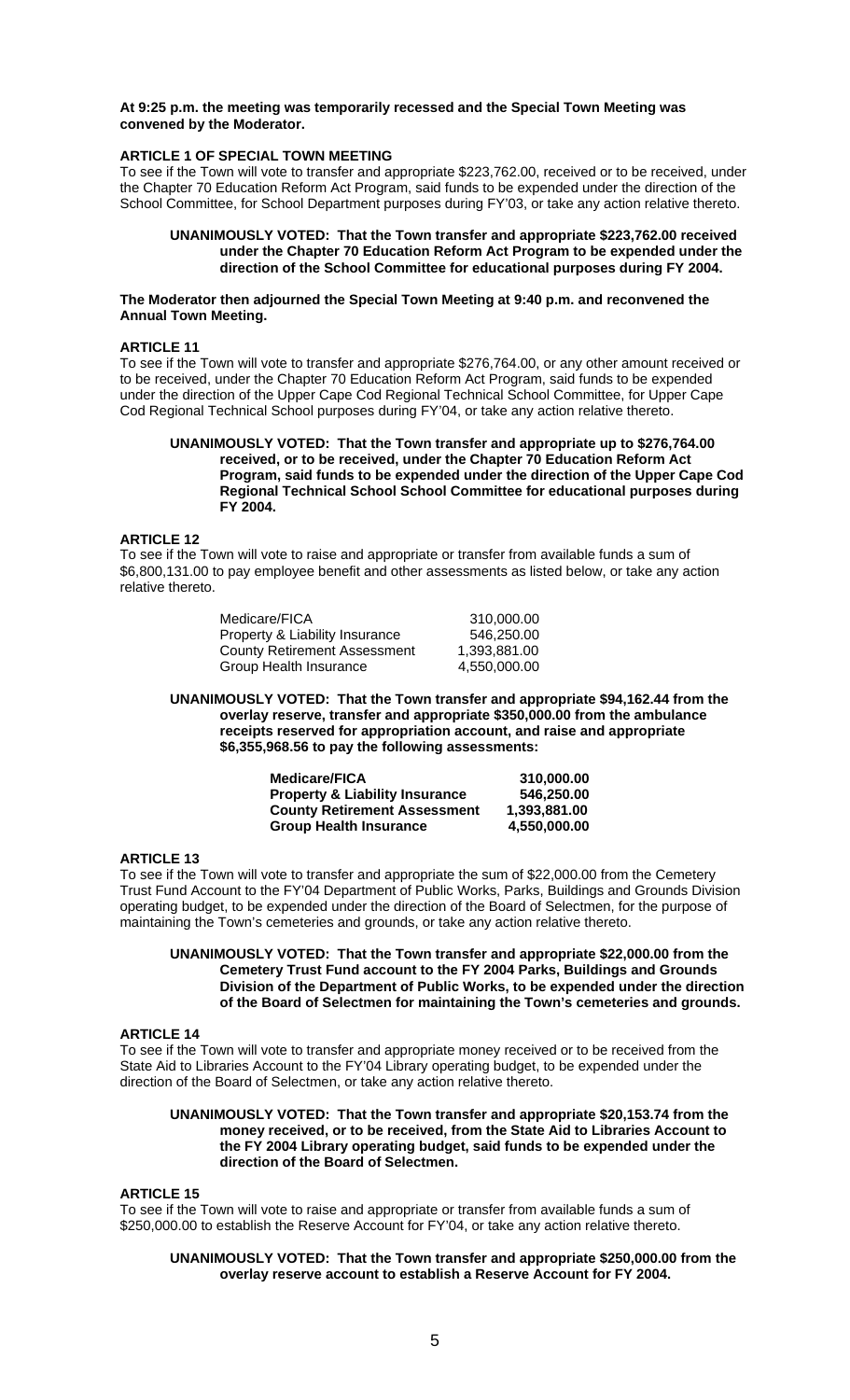To see if the Town will vote to hear the report of the Capital Improvement Planning Committee, and further, to see if the Town will vote to raise and appropriate or transfer from available funds a sum of \$400,000.00 to be expended under the direction of the Board of Selectmen, for the purpose of purchasing and repairing equipment, vehicles, and buildings, and providing related services in accordance with the following list, with any unexpended balance for each item identified below to be placed in the Building/Capital Purchases account to be expended under the direction of the Board of Selectmen, or take any action relative thereto:

| Police Mobile Data Terminals        | 10,000.00 |
|-------------------------------------|-----------|
| <b>Police Bullet Proof Vests</b>    | 13,500.00 |
| Fire Duty Officer Vehicle           | 47,500.00 |
| Fire Vehicle Repairs & Equipment    | 18,000.00 |
| <b>Engineering Pick-up Truck</b>    | 20,000.00 |
| DPW Salt/Sand Shed                  | 70,000.00 |
| <b>DPW Transfer Trailer</b>         | 50,000.00 |
| DPW Refuse Vehicle (Lease Purchase) | 31,500.00 |
| DPW Aerial Lift (lease Purchase)    | 40,000.00 |
| <b>School Mowing Tractor</b>        | 54,000.00 |
| <b>School Shower Stalls</b>         | 15,000.00 |
| Natural Resources Boat Enforcement  | 6,500.00  |
| <b>Recreation Sailboats</b>         | 5,000.00  |
| <b>Building/Capital Purchases</b>   | 19,000.00 |

Sue James, Chair of the Capital Improvement Planning Committee, gave the Report of the Capital Improvement Planning Committee, as follows: Good evening. My name is Susan James and I am the Chair of the Capital Improvement Planning Committee. Following usual procedure, capital request forms were set to all Department heads early last fall. After several priority-setting Department meetings, the capital budget was submitted for review and approval by this committee. Consistent with prior years, the total amount considered for approval does not exceed \$400,000, despite documentation of needs in excess of that amount. As most of you know, the fiscal situation is very difficult this year, and this is expected to continue. Accordingly, the Committee has restricted its consideration to those expenditures deemed critical according to Committee policy for prioritization. The Committee wishes to thank the Department Heads once again for their cooperation and valuable input during this process. After careful discussion, the Capital Improvement Planning Committee recommends for your consideration and approval the capital items seen in Article 16 of the warrant.

I also want to update Town Meeting on the status of the building maintenance and repair projects funded by the debt exclusion. Most projects on the first year list have been addressed, or in the process of being addressed. As a result of the careful assessment of the scope of work, under the supervision of the Town Engineering Department, several items were completed under budget. A few items, such as repair or replacement of HVAC systems in Town buildings, have exceeded, or a re projected to exceed, the estimated costs. To date, \$184,126. of the \$500,000. estimated for first year costs has been expended. Two large projects, the police HVAC system and the Wing '27 building window replacements, are being evaluated presently. Even though these projects are expected to be of substantial cost, it is likely that the total first year expenditures will come in under budget. Shortly after Town Meeting, the Committee will be meeting to establish a priority list for second year projects. Respectfully submitted, Susan R. James, Chair, Capital Improvement Planning Committee.

## **VOTED: That the Town hear the report of the Capital Improvement Planning Committee and to transfer and appropriate \$400,000.00 from the ambulance receipts reserved for appropriation account, to be expended under the direction of the Board of Selectmen, for purchasing and repairing equipment, vehicles and buildings, and providing related services in accordance with the list printed in the Warrant under Article 16. This was a voice vote and declared carried by the Moderator.**

## **ARTICLE 17**

To see if the Town will vote to rescind the approval granted at the March 19, 2001 Special Town Meeting under Article 6 to transfer and appropriate \$200,000.00 from the Stabilization Fund for the purpose of completing repairs and improvements to the Sandwich Boardwalk since those funds were not needed to complete the repairs, or take any action relative thereto.

#### **UNANIMOUSLY VOTED: That the Town rescind the vote taken at the March 19, 2001 Special Town Meeting under Article 6 to transfer and appropriate \$200,000.00 from the Stabilization Fund for completing repairs and improvements to the Sandwich Boardwalk.**

## **ARTICLE 18**

To see if the Town will vote to raise and appropriate or transfer from available funds the sum of \$21,200.00, to be expended under the direction of the Board of Selectmen, to fund various Social Service Programs for services to be performed for and on behalf of Sandwich residents as listed below, or take any action relative thereto.

Big Brothers/Big Sisters 500.00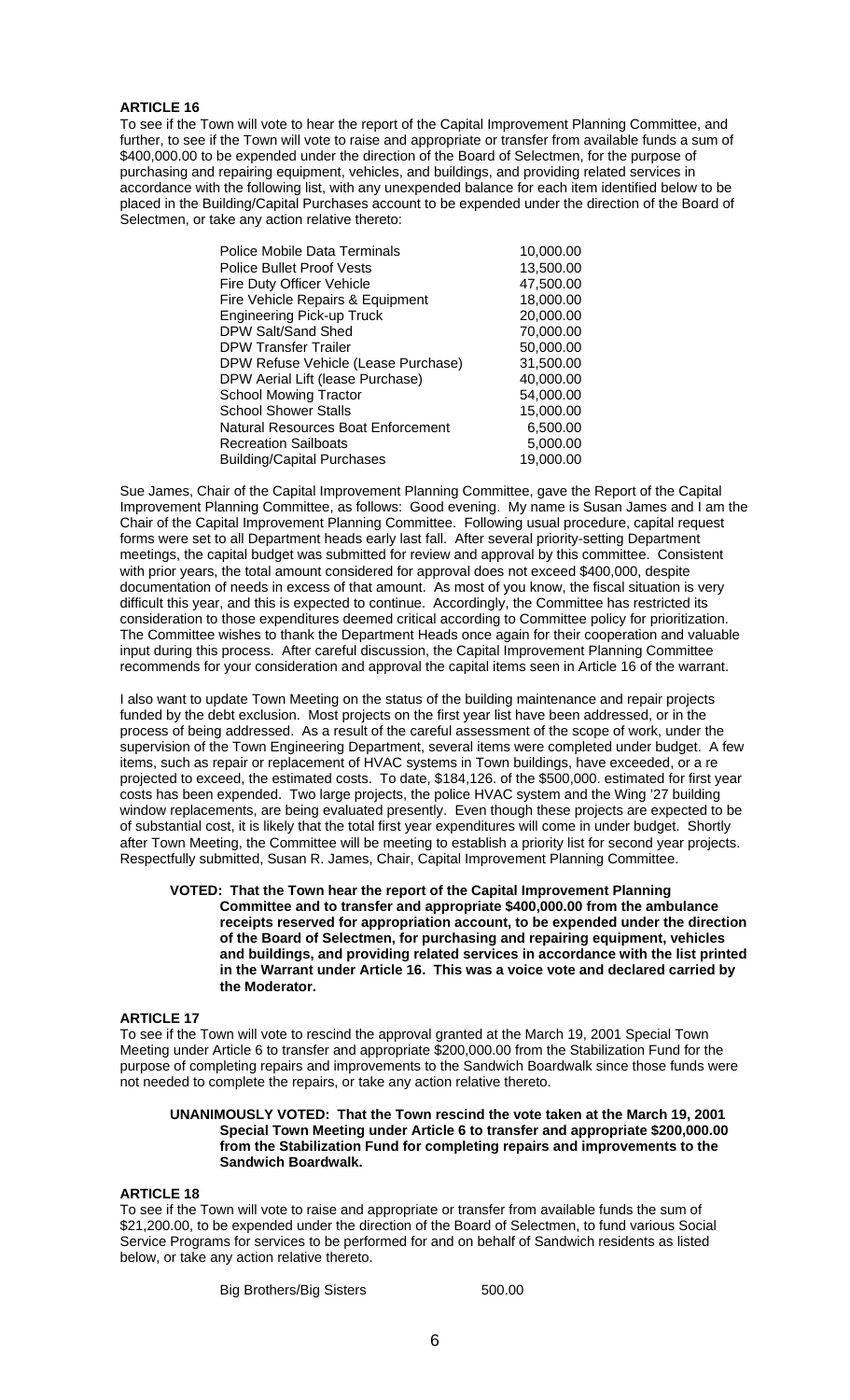| <b>Upper Cape AIDS Council</b>     | 1,000.00 |
|------------------------------------|----------|
| Independence House                 | 6,400.00 |
| Legal Services of Cape Cod         | 2,000.00 |
| Nauset Workshop                    | 1,000.00 |
| <b>Elder Services</b>              | 500.00   |
| <b>Gosnold/Children's Services</b> | 6,000.00 |
| <b>Special Olympics</b>            | 400.00   |
| Cape Cod Child Development         | 1,200.00 |
| <b>Sight Loss Services</b>         | 600.00   |
| <b>Falmouth Free Clinic</b>        | 1.600.00 |

#### **VOTED: That the Town raise and appropriate \$21,200.00 to fund various Social Service programs for services to be performed for and on behalf of Sandwich residents and as printed in the Warrant under Article 18. This was a voice vote and declared carried by the Moderator.**

## **ARTICLE 19**

To see if the Town will vote to transfer and appropriate the FY'03 income from the Hoxie House and Grist Mill for the FY'04 operation and maintenance of the Hoxie House and Grist Mill, including salaries and expenses, to be expended under the direction of the Board of Selectmen, or take any action relative thereto.

#### **UNANIMOUSLY VOTED: That the Town transfer and appropriate \$37,000.00 from the FY 2003 income from the Hoxie House and Grist Mill for the FY 2004 operation and maintenance of the Hoxie House and Grist Mill, including salaries and expenses, to be expended under the direction of the Board of Selectmen.**

## **ARTICLE 20**

To see if the Town will vote to transfer and appropriate the sum of \$109,145.00 to be expended under the direction of the Board of Selectmen, from the Beach and Recreation Account for the purpose of providing FY'04 Recreation Department, Natural Resources Department, and Facilities Management Department services, and for beach privileges at Sandy Neck Beach in accordance with the following list, or take any action relative thereto.

| <b>Recreation Department</b>            | 61.300.00 |
|-----------------------------------------|-----------|
| Natural Resources Department            | 20,000,00 |
| <b>Facilities Management Department</b> | 12.000.00 |
| Sandy Neck Beach Privileges             | 15.845.00 |

#### **UNANIMOUSLY VOTED: That the Town transfer and appropriate \$109,145.00 from the beach parking receipts reserved for appropriation account, to be expended under the direction of the Board of Selectmen, for the following:**

| <b>Recreation Department</b>            | 61.300.00 |
|-----------------------------------------|-----------|
| <b>Natural Resources Department</b>     | 20,000,00 |
| <b>Facilities Management Department</b> | 12.000.00 |
| <b>Sandy Neck Beach Privileges</b>      | 15,845,00 |

## **ARTICLE 21**

To see if the Town will vote in accordance with the provisions of M.G.L. c. 44, §53F ½ to raise and appropriate or transfer from available funds a sum of money, to be expended under the direction of the Board of Selectmen, for the purpose of establishing the FY'04 operating budget for Sandwich Hollows Golf Club, or take any action relative thereto.

## **VOTED: That the Town transfer and appropriate \$1,083,242.00 to be expended under the direction of the Board of Selectmen for establishing the FY 2004 operating budget for Sandwich Hollows Golf Club. This was a voice vote and declared carried by the Moderator.**

## **ARTICLE 22**

To see if the Town will vote to raise and appropriate or transfer from available funds a sum of \$4,500.00 to be expended under the direction of the Board of Selectmen, for the purpose of continuing the Senior Volunteer Tax Credit Program under the provisions of M.G.L. c. 59, §5K during FY'04, or take any action relative thereto.

## **UNANIMOUSLY VOTED: That the Town raise and appropriate \$4,500.00, to be expended under the direction of the Board of Selectmen, to continue the Senior Volunteer Tax Credit Program under the provisions of M.G.L., Chapter 59, Section 5K during FY 2004.**

#### **ARTICLE 23**

To see if the Town will vote to raise and appropriate or transfer from available funds a sum of \$52,494.50 to be expended under the direction of the Board of Selectmen, for the purpose of funding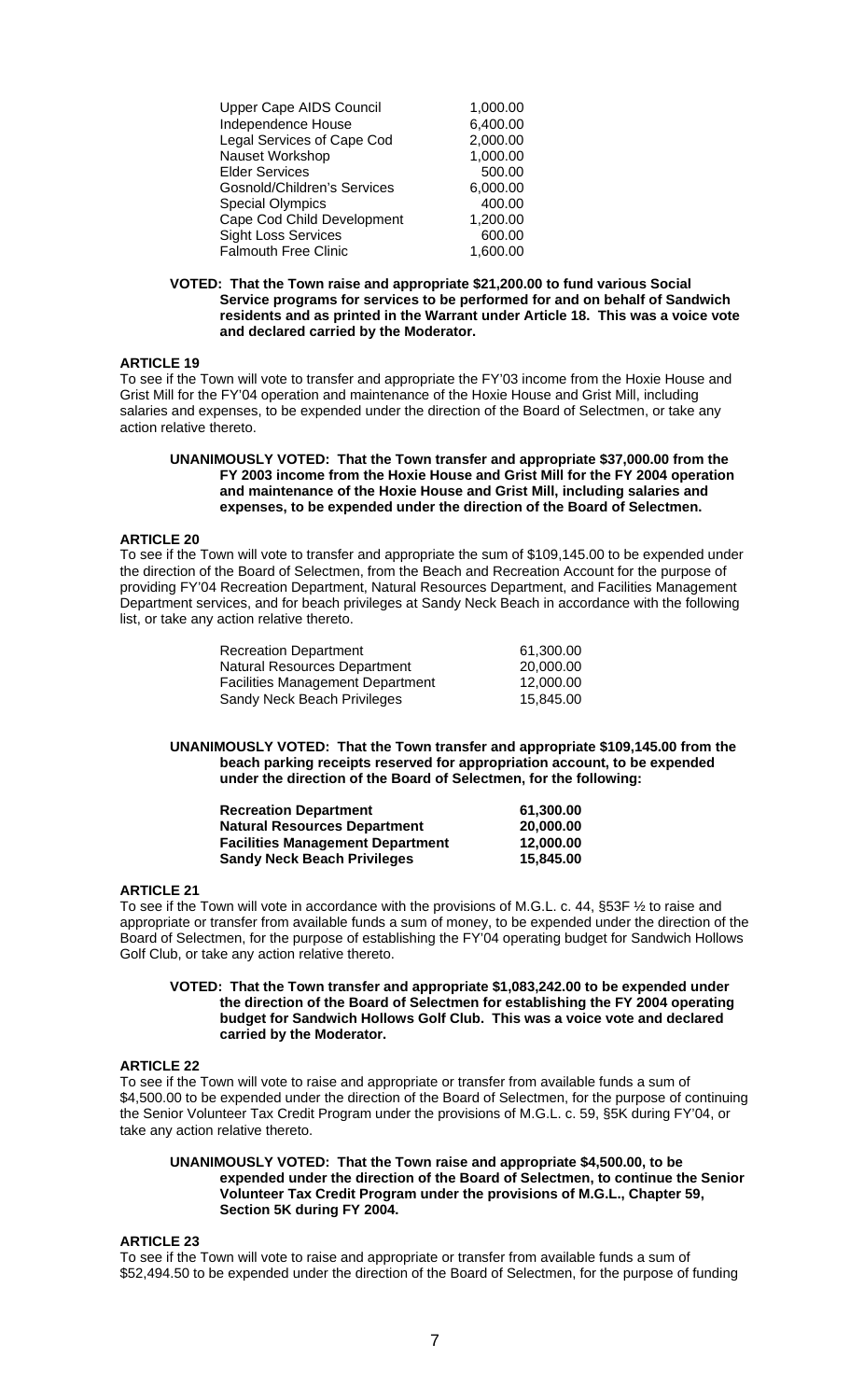the FY'04 Sandwich Promotions Fund as established under Chapter 227 of the Acts of 1997, or take any action relative thereto.

## **UNANIMOUSLY VOTED: That the Town transfer and appropriate \$52,494.50 from the Sandwich Promotions Fund, to be expended under the direction of the Board of Selectmen, for funding the FY 2004 Sandwich Promotions Fund as established under Chapter 227 of the Acts of 1997.**

## **ARTICLE 24**

To see if the Town will vote under §VII(B) of the "Agreement Between the Towns of Bourne, Falmouth, Marion, Sandwich and Wareham, Massachusetts With Respect To The Establishment of A Regional Vocational High School District" (the "Agreement"), to amend §I(A) Composition by deleting the second sentence thereof and substituting the following:

The Committee shall consist of nine members, two from the towns of Bourne, Falmouth, Sandwich and Wareham and one from Marion.

and by further amending §I(C) inserting the following sentence after the first sentence:

The election of the second Sandwich Member shall take place at the Sandwich town election next following the adoption of the amendment to this agreement authorizing said second member by all member communities and said member shall be elected for a term of three years.

or take any action relative thereto.

#### **UNANIMOUSLY VOTED: That the Town vote to increase the number of elected School Committee members from Sandwich on the Upper Cape Cod Regional Technical School School Committee from one to two as printed in the Warrant under Article 24.**

## **ARTICLE 25**

To see if the Town will vote to accept the provisions of Chapter 425 of the Acts of 2002, an act relative to nuclear power plants and the supply of potassium iodide tablets to towns located in Barnstable County, with the administration, oversight, and distribution of said tablets to be under the authority and direction of the Board of Health, or take any action relative thereto.

#### **UNANIMOUSLY VOTED: That the Town accept the provisions of Chapter 425 of the Acts of 2003, an act relative to nuclear power plans and the supply of potassium iodide tablets to towns located in Barnstable County, as printed in the Warrant under Article 25.**

## **ARTICLE 26**

To see if the Town will vote to accept the provisions of M.G.L. c. 148, §261 which requires the installation of automatic sprinkler systems in accordance with state building codes for any new or substantially reconstructed multiple dwelling unit containing not less than four dwelling units, or take any action relative thereto.

## **UNANIMOUSLY VOTED: That the Town accept the provisions of M.G.L. c. 148 §261 which requires the installation of automatic sprinkler systems in accordance with state building codes for any new or substantially reconstructed multiple dwelling unit containing not less than four dwelling units.**

## **ARTICLE 27**

To see if the Town will vote to transfer the following parcels of land from the Town Treasurer, or other Board or officer having the care, custody, control and management of the same for the purpose of sale or other general municipal purposes to the Board of Selectmen for the purpose of conveyance, and further to authorize the Board of Selectmen upon such terms and conditions as the Board deems to be in the best interests of the Town, for and on behalf of the Town, to convey the following parcels of land for the purpose of developing affordable housing:

- 1. Town of Sandwich Assessors Map 4, Parcel 42, identified as 16 Evsun Drive and having an area of 29,422 square feet more or less; and
- 2. Town of Sandwich Assessors Map 4, Parcel 43, identified as 14 Evsun Drive and having an area of 20,076 square feet more or less.

or take any action relative thereto.

**UNANIMOUSLY VOTED: That the Town transfer the care, custody and control of Assessors Map 4, Parcels 42 and 43 to the Board of Selectmen for the purpose of conveyance and to authorize the Selectmen to convey the parcels for affording housing purposes on such terms and conditions as the Selectmen deem to be in the best interests of the Town.**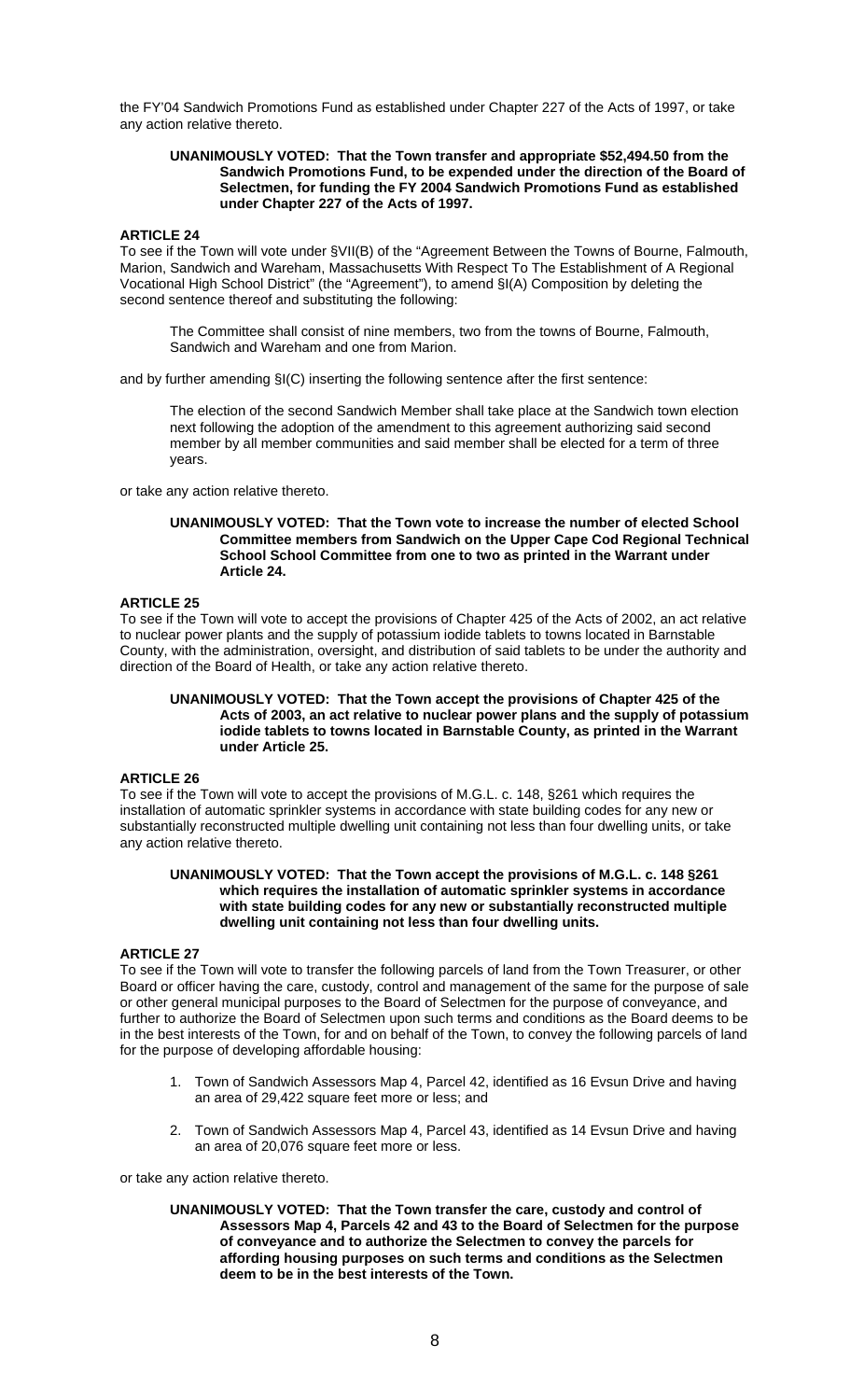To see if the Town will vote to accept the provisions of Chapter 184, §51of the Acts of 2002, which amended M.G.L. c. 59, §5(41C) relating to senior exemption options, by adopting the revisions specified below, or take any action relative thereto:

| Eligible Age:        | <b>Current Law</b><br>70            | <b>Revised Amount</b><br>65         |
|----------------------|-------------------------------------|-------------------------------------|
| Income Limits:       | \$13,000 Single<br>\$15,000 Married | \$20,000 Single<br>\$30,000 Married |
| <b>Asset Limits:</b> | \$28,000 Single<br>\$30,000 Married | \$40,000 Single<br>\$55,000 Married |
|                      |                                     |                                     |

#### **UNANIMOUSLY VOTED: That the Town accept the provisions of Chapter 184, §51 of the Acts of 2003, which amended M.G.L. c.59, §5(41C) relating to senior exemption options, and adopt the revisions specified in the Warrant under Article 28.**

## **ARTICLE 29**

To see if the Town will vote to authorize the Board of Selectmen to acquire by gift, purchase or eminent domain and upon such terms and conditions as the Board shall deem satisfactory, for the purposes set forth in the Cape Cod Land Bank Act (Chapter 293 of the Acts of 1998, as amended) and/or M.G.L. c.40, §8C and for the purpose of granting conservation restrictions as set forth below, all or a portion of the land and improvements thereon identified as Assessors Map 57, Lot 18 and consisting of approximately 18.60 acres located off Leonard Road, said premises believed to be owned by The Nature Conservancy, so-called;

## **And further,**

To authorize the Treasurer, with the approval of the Board of Selectmen, to borrow \$200,000.00 by issuance of general obligation bonds or notes under Section 7 of Chapter 293 of the Acts of 1998, as amended, in anticipation of revenues to be received under Section 6 of said Chapter 293, as amended and M.G.L. c. 44, §7(3) or any other enabling authority for this purpose, with said funds to be deposited in the Town's Land Bank Account, for the cost of said acquisition;

## **And further,**

To authorize the Selectmen, Conservation Commission, and/or Land Bank Open Space Committee to apply for any and all grant funds in order to offset the cost of purchasing said parcel and to receive and accept such grants or reimbursements for this purpose, provided that any such funds received shall be placed in the Town's Land Bank Account;

## **And further,**

That the Town, by and through the Conservation Commission and Board of Selectmen, be authorized to grant conservation restrictions to be held by the Massachusetts Department of Environmental Management and/or the federal government and/or other governmental agencies or land trust, including, but not limited to land conservation and/or preservation trusts and other similar organizations and entities and to seek any authority that may be required from the State Legislature to allow the grant of such restrictions after an initial restriction has been recorded;

## **And further,**

To enter into all agreements and execute any and all instruments as may be necessary on behalf of the Town to effect said purchase or accept such grants or reimbursements;

Or take any other action thereto.

**UNANIMOUSLY VOTED: That the Board of Selectmen is hereby authorized to acquire by gift, purchase or eminent domain and upon such terms and conditions as the Board shall deem satisfactory, for the purposes set forth in the Cape Cod Land Bank Act (Chapter 293 of the Acts of 1998, as amended) and/or M.G.L. c.40, §8C and for the purpose of granting conservation restrictions as set forth below, all or a portion of the land and improvements thereon identified as Assessors Map 57, Lot 18 and consisting of approximately 18.60 acres located off Leonard Road, said premises believed to be owned by The Nature Conservancy, so-called;** 

## **And further,**

**To provide for the costs of acquiring the aforesaid property, the Treasurer, with the approval of the Board of Selectmen, is hereby authorized to borrow \$200,000.00 by issuance of general obligation bonds or notes under Section 7 of Chapter 293 of the Acts of 1998, as amended, in anticipation of revenues to**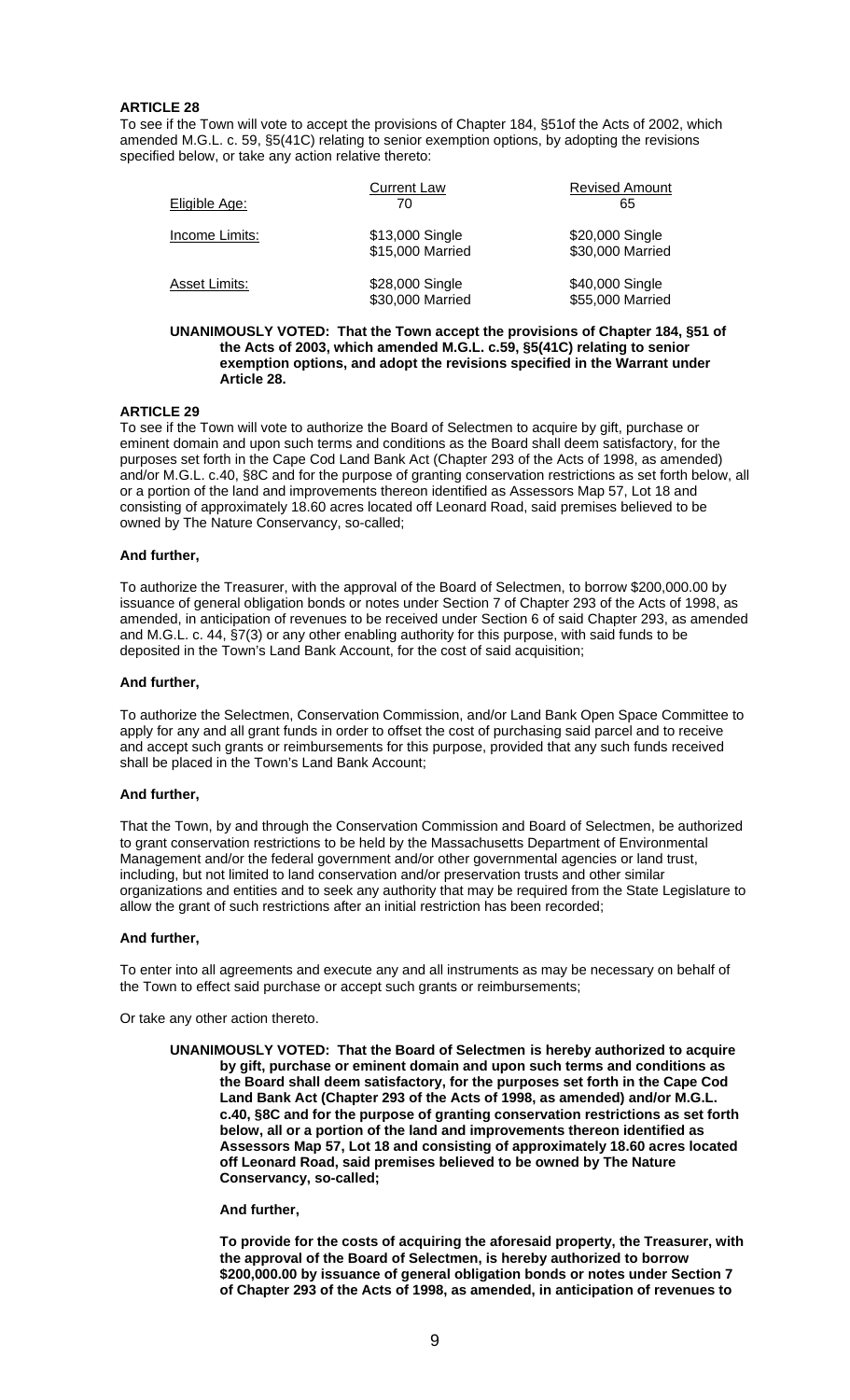**be received under Section 6 of said Chapter 293, as amended and M.G.L. c. 44, §7(3) or any other enabling authority, with said funds to be deposited in the Town's Land Bank Account, for the cost of said acquisition;** 

**And further,** 

**That the Selectmen, Conservation Commission, and/or Land Bank Open Space Committee are each hereby authorized to apply for and accept any and all grant funds that may be available in order to offset the cost of purchasing said parcel and to receive and accept such grants or reimbursements for this purpose, provided that any such funds received shall be placed in the Town's Land Bank Account;** 

**And further,** 

**That the Town, acting by and through the Conservation Commission and Board of Selectmen, is hereby authorized to grant conservation restrictions to be held by the Massachusetts Department of Environmental Management and/or the federal government and/or other governmental agencies or land trust, including, but not limited to land conservation and/or preservation trusts and other similar organizations and entities and to seek any authority that may be required from the State Legislature to allow the grant of such restrictions after an initial restriction has been recorded;** 

**And further,** 

**That the Town, acting by and through the Selectmen, is hereby authorized to enter into all agreements and execute any and all instruments as may be necessary on behalf of the Town to effect said purchase or accept any such grants or reimbursements.** 

## **ARTICLE 30**

To see if the Town will vote to authorize the Conservation Commission and Board of Selectmen to grant conservation restrictions to be held by the Massachusetts Department of Environmental Management and/or the federal government and/or other governmental agencies or private land trusts, including, but not limited to land conservation and/or preservation trusts and other similar organizations and entities and to seek any authority that may be required from the State Legislature to allow the grant or such restrictions after an initial restriction has been recorded, on the following parcels, or take any action relative thereto:

- 1. Assessors Map 48, Lot 20 consisting of approximately 0.53 acres;
- 2. Assessors Map 48, Lot 26 consisting of approximately 5.90 acres;
- 3. Assessors Map 50, Lot 66 consisting of approximately 3.65 acres; and
- 4. Assessors Map 57, Lot 19 consisting of approximately 27.00 acres.

**UNANIMOUSLY VOTED: That the Town authorize the Conservation Commission and Board of Selectmen to grant conservation restrictions to be held by the Massachusetts Department of Environmental Management and/or the federal government and/or other governmental agencies or private land trusts and to seek any authority that may be required from the State Legislature to allow the granting of such restrictions on the following parcels as printed in the Warrant under Article 30:** 

> **Assessors Map 48, Lots 20 and 26 Assessors Map 50, Lot 66 Assessors Map 57, Lot 19.**

## **ARTICLE 31**

To see if the Town will vote to authorize the Board of Selectmen to petition the General Court as follows:

Notwithstanding any General or Special law to the contrary, the conservation commission of the Town of Sandwich may provide by rules or regulations for the imposition of reasonable fees for the employment of outside consultants, and shall account for and expend such funds in accordance with the requirements of M.G.L. c. 44, §53G.

## **And further,**

To see if the Town will vote to accept the provisions of M.G.L. c.44, §53E ½ to establish a revolving fund for Conservation Commission consultant services to remain in effect only until such time as the special legislation referred to in this article becomes effective, with any funds in said revolving account to be transferred to the special legislation account upon its establishment,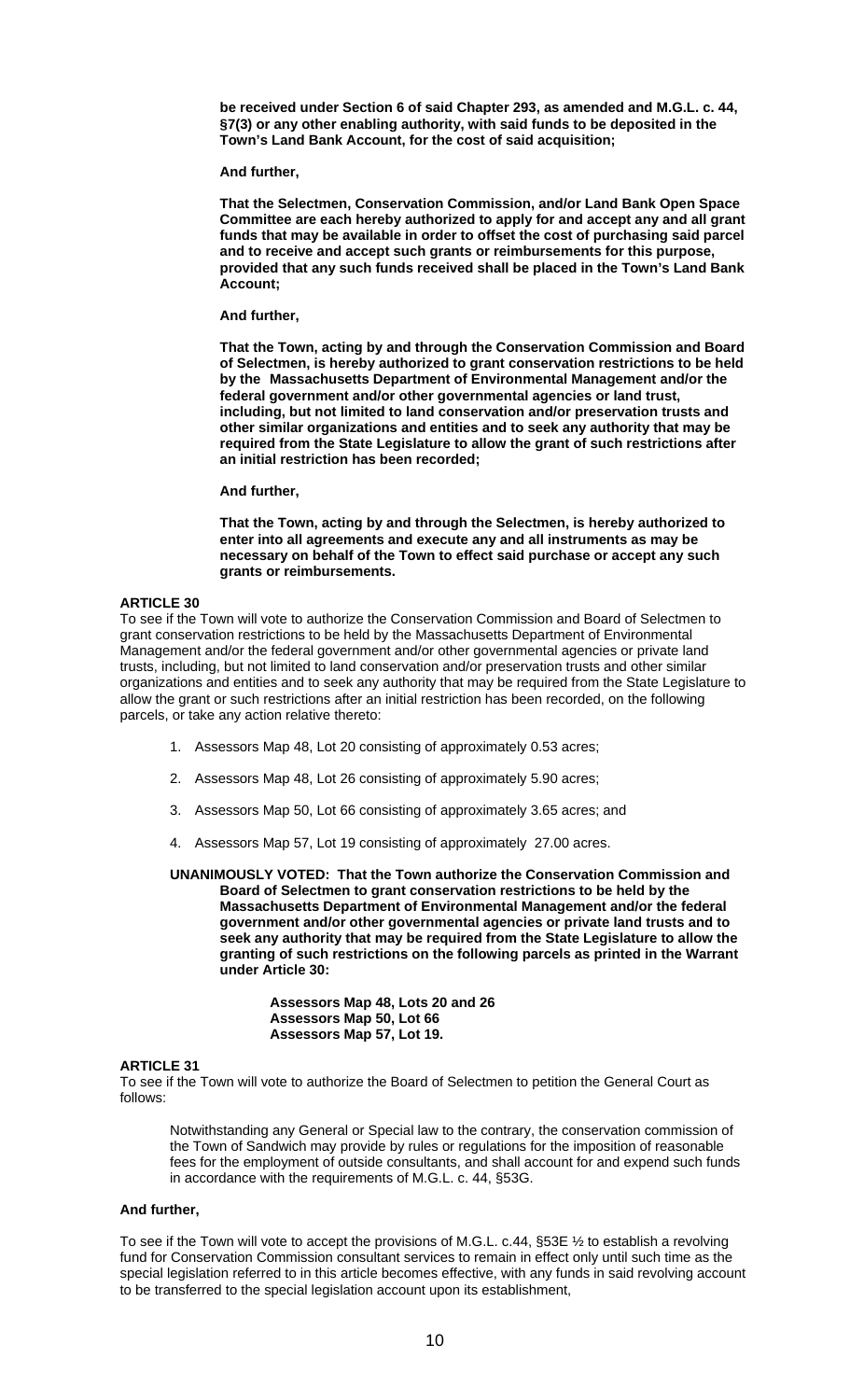or take any action relative thereto.

## **UNANIMOUSLY VOTED: That the Town authorize the Board of Selectmen to petition the General Court to extend the requirements of M.G.L. c.44, §53G to the conservation commission for the imposition of fees for the employment of outside consultants, and further, to authorize the establishment of a revolving fund under M.G.L. c.44, §53E ½ for said purpose until such time as the special legislation is enacted as printed in the Warrant under Article 31.**

#### **ARTICLE 32**

To see if the Town will vote to accept the provisions of M.G.L. c.40, §5G relative to the establishment of a municipal waterways improvement and maintenance fund, or take any action relative thereto.

#### **UNANIMOUSLY VOTED: That the Town accept the provisions of M.G.L. c.40, §5G to establish a municipal waterways improvement and maintenance fund.**

#### **ARTICLE 33**

To see if the Town will vote to accept the provisions of M.G.L. c.44, §53D relative to the establishment of a revolving fund for self-supporting recreation and parks services, or take any action relative thereto.

#### **UNANIMOUSLY VOTED: That the Town accept the provisions of M.G.L. c. 44, §53D to establish a revolving fund for self-supporting recreation and parks services.**

#### **ARTICLE 34**

To see if the Town will vote to authorize the Board of Selectmen to determine in its sole discretion if it should assent to a petition being presented to the Sandwich Water District for the purpose of expanding public water service along and through Town property in the so-called Lawrence Pond to Service Road area which is bounded to the south by the current Sandwich Water District boundaries of Spectacle, Triangle and Lawrence Ponds, to the west by the current Sandwich Water District boundaries of Spectacle Pond, Mill Road, and Sandwich Hollows Golf Club, to the north by Service Road, and to the east by the Sandwich-Barnstable town line, or take any action relative thereto.

#### **VOTED: That the Town authorize the Board of Selectmen to determine in its sole discretion if it should assent to a petition being presented to the Sandwich Water District for the purpose of expanding public water service along and through Town property in the so-called Lawrence Pond to Service Road area as printed in the Warrant under Article 34. This was a voice vote and declared carried by the Moderator.**

## **ARTICLE 35**

To see if the Town will vote to amend General Bylaw Chapter 3, Section 3.45, Alarm System Use, by adding the following new Part 7A, or take any action relative thereto:

 The owner of an alarm system that automatically summons the Fire Department, including automatic fire sprinklers, shall install the required lock box at the time the system is installed. As to any such alarm system or sprinkler system that was installed prior to the effective date of this bylaw and for which a lock box was not and has not been installed, the owner shall install the required lock box within thirty (30) business days after the effective date of this bylaw. Any owner who receives a written notice from the Fire Chief or his or her designee and fails or refuses to comply with this bylaw within thirty (30) business days after receipt of the notice shall be punished by a fine of \$50.00 per day until the lock box is installed.

## **UNANIMOUSLY VOTED: That the Town amend the Town General Bylaws, Chapter 3, Section 3.45, Alarm System Use, by inserting a new Part 7A as printed in the Warrant under Article 35.**

#### **ARTICLE 36**

To see if the Town will vote to amend the General Bylaw by inserting a new Section 5.15, Scenic Road Bylaw, as follows, or take any action relative thereto.

## **Scenic Road By-Law**

## **Section 1: Purpose**

The purpose of this bylaw is to maintain the scenic beauty, aesthetic value and historic significance of certain roads in the Town of Sandwich by designating them as "Scenic Roads". For a road that has been designated as a Scenic Road, any repair, maintenance, reconstruction or paving work done with respect thereto shall not involve or include the cutting down or removal of significant trees, or the tearing down or burial, relocation or destruction of stone walls, or portions thereof, except with the prior written consent of the Planning Board in accordance with the regulations of G.L. Chapter 40, Section 15c, paragraph 2.

## **Section 2: Authority**

The enactment of this bylaw is authorized by Massachusetts General Laws, Chapter 40, Section 15C.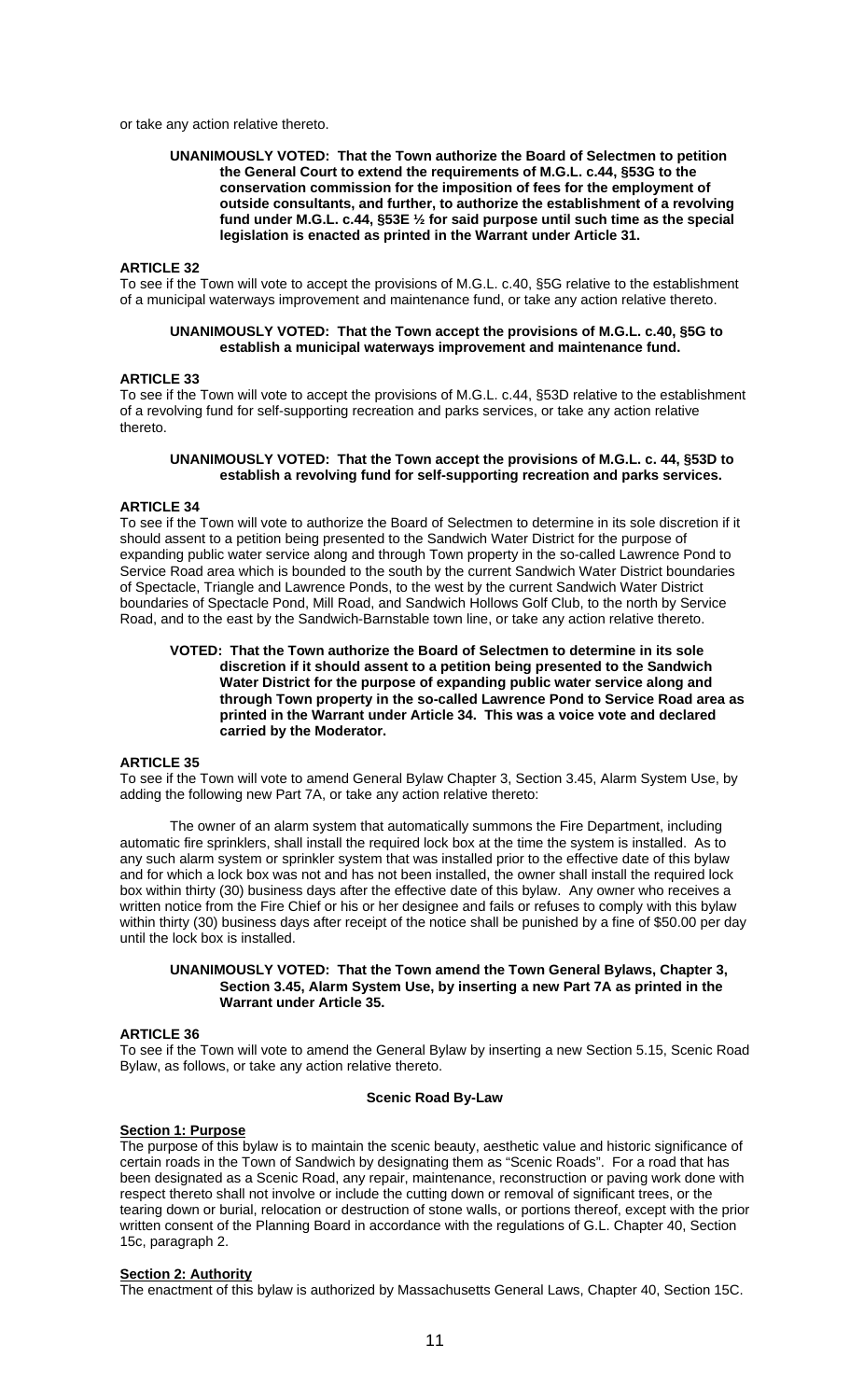## **Section 3: Definitions**

In the absence of any contrary meaning established through legislation or judicial action in regard to MGL Chapter 40, Section 15C, the following terms contained in said statute and used in this Bylaw shall mean and be construed as follows:

**Cutting or Removal of Trees:** cutting or removing any of the following or any combination of the following:

- 1. One or more tree trunks having a diameter of nine (9) inches or more measured four feet above the ground, or
- 2. Two or more tree trunks having a diameter of six (6) inches or more measured four feet above the ground, or
- 3. Seven or more limbs, roots of more than four (4) inches in diameter where cut, on a single tree.

**Repair, Maintenance, Reconstruction or Paving Work:** Any such work done within the right-of-way by any person or agency, public or private, including roadway widening and/or construction of a new private driveway within the right-of-way, but not including utility work in trees not affecting the road itself.

**Road:** Any road in Sandwich, including a public road, private road, or paper road, other than a state highway or a numbered route unless the entire length of the numbered route is contained within the boundaries of Sandwich and no part of the numbered route is owned or maintained by the Commonwealth.

**Scenic Road:** Any eligible road or portion of a road designated as a Scenic Road by vote of Town Meeting pursuant to this bylaw or G.L. Chapter 40, Section 15C.

**Scenic Road Boundary:** The right-of-way line of such a road and shall include anything touching or located on the right-of-way line.

**Significant Tree:** A living tree with a trunk circumference of two feet or more as measured twenty-four inches above the ground.

**Stone Wall:** Any structure of natural stones, cut or uncut, that is built to order, enclose, divide or define an area, regardless of the condition of that structure.

## **Section 4: Designation of a Scenic Road**

**4.1 Consideration for Scenic Road Designation:** In determining which roads or portions of roads should be recommended for designation as Scenic Roads, the following criteria shall be considered:

- 1. Overall scenic beauty.
- 2. Overarching tree canopy and other contribution of vegetation to scenic beauty.
- 3. Contribution of stone walls, fences, narrow shoulders and other elements, natural or manmade, to scenic beauty.
- 4. Age and historic significance of way, trees and stone walls, including preservation of historic way width, grade and alignment.
- 5. Potential for lessening of scenic beauty, aesthetic value or historical significance of natural and man-made features by alteration.

**4.2 procedure for Designation of a Scenic Road**: Upon recommendation or request of the Planning Board, Conservation Commission or Historical Commission, any road shall, upon vote of a majority of voters present and voting at any annual or special Town Meeting, become a Scenic Road subject to the provisions hereof.

## **Section 5: Procedures for Actions Affecting Scenic Roads, Stone Walls or Trees**

- 1. Actions requiring prior written approval: Any repair, maintenance, reconstruction or paving work to be done within the Scenic Road Boundary that will involve or include:
	- a. Cutting or removing trees
	- b. Tearing down or destruction of stone walls including burial or relocation or portions thereof
	- c. Any temporary disturbance of a stone wall shall require prior written approval of the Planning Board after a public hearing.
- 2. Actions which do not require prior written approval: Emergency Work: In the event that emergency conditions require that work otherwise requiring Planning Board approval must proceed before such approval can be obtained, the work may proceed to the extent which is deemed necessary to protect public health and safety. The work shall be reported, in writing, to the Planning Board within seventy-two hours of the emergency condition.
- 3. Determination of Scenic Road Boundary: When a dispute as to the boundary of a Scenic Road arises, it will be presumed that the tree or stone wall in question is within the boundary until an applicant hereunder to the satisfaction of the Planning Board proves the contrary.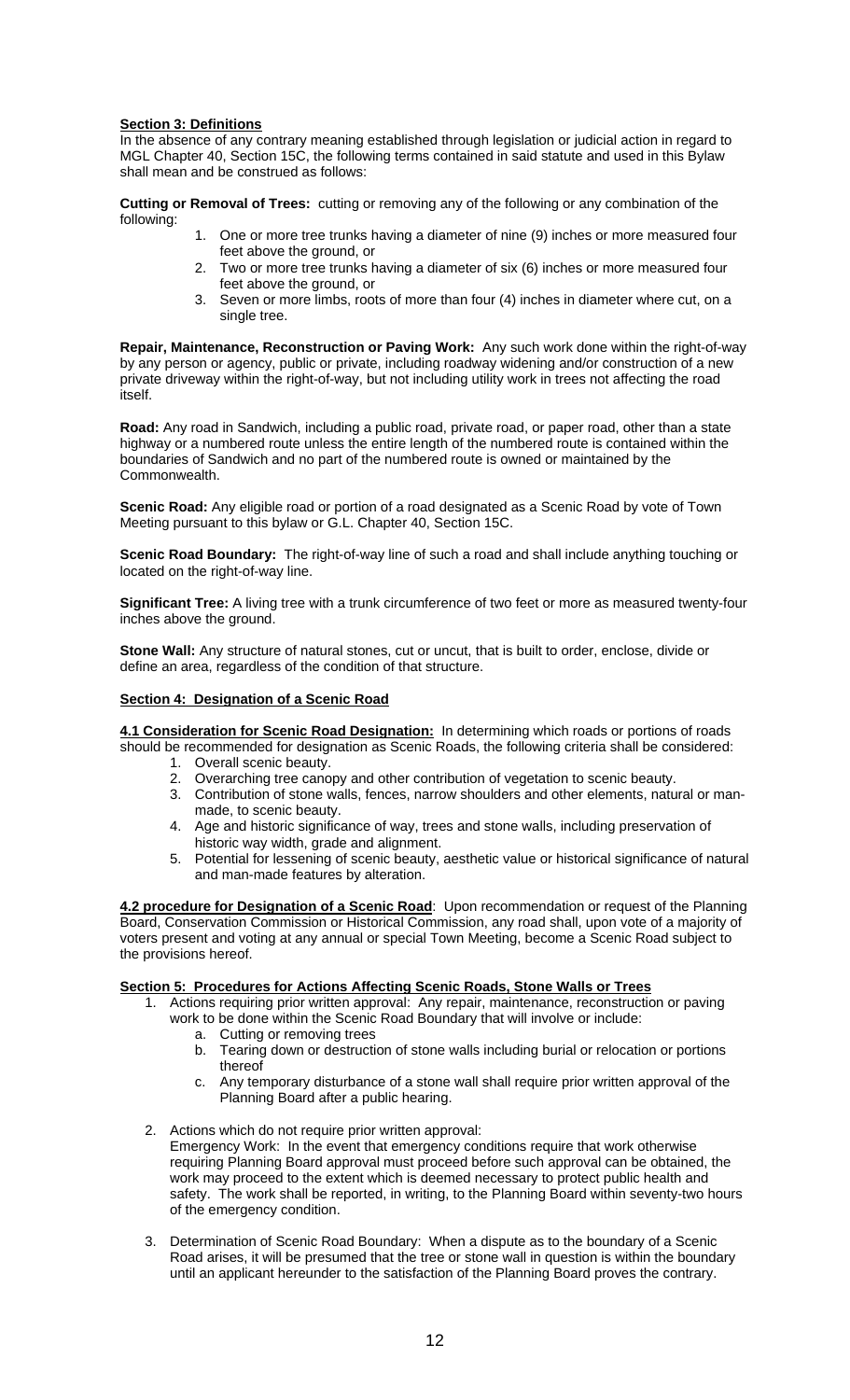- 4. Filing: Any person, organization, state or municipal agency, utility or any other party that desires to undertake any action that requires prior written approval pursuant to Section 5.1 hereof, shall file an application with the Planning Board.
- 5. Public Hearing: The Planning Board shall schedule a public hearing as soon as is feasible after the Planning Board receives an application. The Planning Board shall give notice of its public hearing by advertising twice in a newspaper of general circulation in Sandwich, as to time, date, place and purpose, the last publication to occur at least seven (7) days prior to such hearing. Such hearing shall be consolidated with any hearing required under MGL Chapter 87, Section 3 whenever so required.
- 6. Considerations for the Planning Board Decision: In making a decision with respect to any written request made hereunder, the Planning Board shall consider the following:
	- a. Preservation of natural resources;
	- b. Environmental issues;
	- c. Historical values;
	- d. Scenic and aesthetic characteristics;
	- e. Expense of reconstruction or relocation;
	- f. Public safety;
	- g. Existence or absence of reasonable alternatives, including a no-build alternative;
	- h. Consistency with articulated town policies;
	- i. Congruence with the Sandwich Comprehensive Plan;
	- j. Other sound planning considerations.
- 7. Decision of the Planning Board: The Planning Board shall make a determination with respect to a written request within twenty-one days after the close of the public hearing. Failure of the Planning Board to make its decision and file it with the Town Clerk within the time allotted shall constitute approval of the written request.
- 8. Fines: Any violation of this bylaw shall be punished by a fine of not more than \$300 in accordance with G.L. Chapter 40, Section 21D and Town Bylaw Section 2.80. The enforcing authority shall be the Board of Selectmen or the Sandwich Police Department. The specific fine schedule is as follows:
	- a. First offense \$150 per tree removed; \$100 per tree cut.<br>b. Second offense \$225 per tree removed; \$175 per tree cut. b. Second offense \$225 per tree removed; \$175 per tree cut.<br>c. Third offense \$300 per tree removed; \$250 per tree cut. \$300 per tree removed; \$250 per tree cut.
- 9. Additional Rules and Regulations: The Planning Board may adopt more detailed regulations for carrying out its duties under this Bylaw.

## **Section 6: List of Roads**

The following roads upon recommendation of town meeting have been designated as Scenic Roads pursuant to Massachusetts General Laws, Chapter 40, Section 15C:

 Atkins Road (from 6A to southerly intersection of Crestview) Beale Avenue Boardley Road Charles Street Canary Street Chase Road Cranberry Trail Cross Street Dewey Avenue Discovery Hill Road Factory Street Farmersville Road Freeman Street Gilman Road Great Hill Road Grove Street Gully Lane Harbor Street Harlow Road Howland Lane Jarves Street John Ewer Road Jones Lane Liberty Street Newtown Road Nye Road (Street) Main Street (east from Town Hall to Route 6A) Old County Road Pheasant Lane Pimlico Pond Road Pinkham Road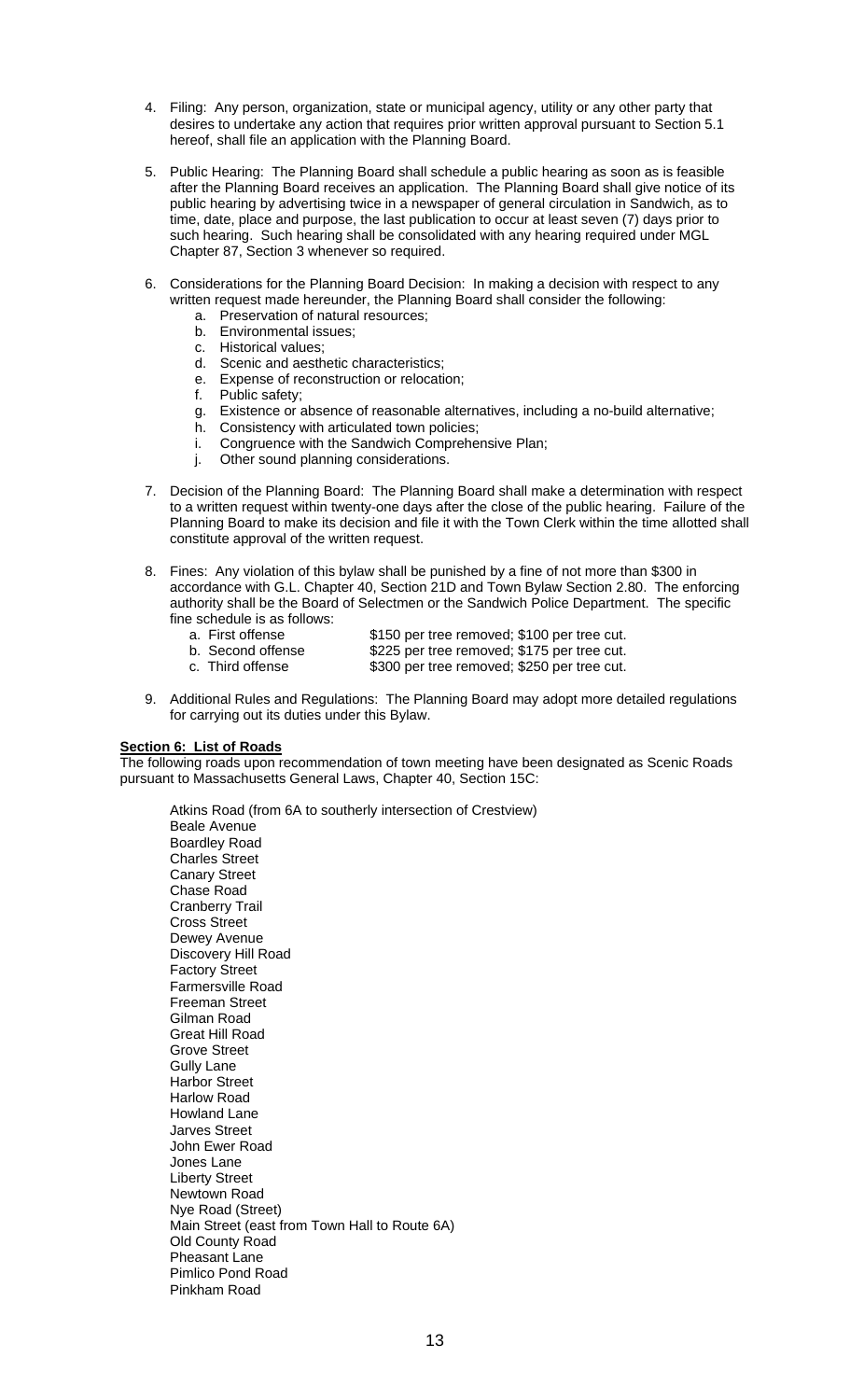Pine Street Pleasant Street Ploughed Neck Road Quaker Road River Street Route 130 (Quaker Meetinghouse Road to Mashpee Line) Sandy Neck Road School Street Shawme Road Snake Pond Road Spring Hill Road State Street Stowe Road Summer Street Tupper Road Water Street Willow Street

#### **UNANIMOUSLY VOTED: That the Town amend the Town General Bylaws, Chapter 5 by inserting a new Section 5.15, Scenic Road Bylaw, as printed in the Warrant under Article 36.**

## **ARTICLE 37**

To see if the Town will vote to amend the Sandwich Protective Zoning Bylaws, Article IV, Special Regulations, Sections 4132, 4133, 4138 and 4139 inclusive, Accessory Dwelling Units by:

In Section 4132 delete the word "40,000" and add in its place "30,000".

## **And further,**

 In Section 4133 delete the words "1,000 square feet or thirty (30) per cent of the gross square footage of the principal dwelling, whichever is larger. Gross square footage shall be defined as the total floor area of the dwelling, excluding basement, attic, or garage." And add in their place "700 SF and shall not contain more than 2 bedrooms."

## **And further,**

Delete the entire Section 4138 and add the following Section 4138:

**a. Deed Restriction.** As a condition of any special permit issued under Section 4130, the applicant shall execute a permanent affordable housing restriction ("Restriction") in a form acceptable to the Planning Board. The restriction for the unit shall run with the property so as to be binding on and enforceable against any person claiming an interest in the property and which restricts the use of the one unit as a rental unit to a person or family whose income is 70 per cent or less of the median income of Barnstable-Yarmouth Metropolitan Statistical Area (MSA). The special permit shall not take effect until the special permit and the restriction are recorded at the Registry of Deeds and a copy of these documents are provided to the Planning Board, Sandwich Housing Authority and the Inspector of Buildings.

**b. Maximum Rent.** The accessory dwelling unit shall be rented to a person or family whose income is 70 per cent or less of the Area Median Income (AMI) of Barnstable-Yarmouth Metropolitan Statistical Area (MSA) and shall further agrees that rent, including heat but not other utilities, shall not exceed the rents established by the Department of Housing and Urban Development (HUD) for a household whose income is 70 per cent or less of the median income of Barnstable-Yarmouth Metropolitan Statistical Area. In the event that utilities are separately metered, the utility allowance established by the Sandwich Housing Authority shall be deducted from HUD's rent level.

#### **And further,**

Delete the entire Section 4139 Application Requirements And Procedures and add the following new Section 4139:

 All applications for Accessory Dwelling Unit special permits shall follow the procedures in Section 1340 and shall be subject to the requirements of Section 1330 through Section 1350.

or take any action relative thereto.

**VOTED: That the Town amend the Sandwich Protective Zoning Bylaws, Article IV, Special Regulations, Sections 4132, 4133, 4138, and 4139 as printed in the Warrant under Article 37. This article required a two-thirds majority. This was a voice vote and was declared not carried by the Moderator.**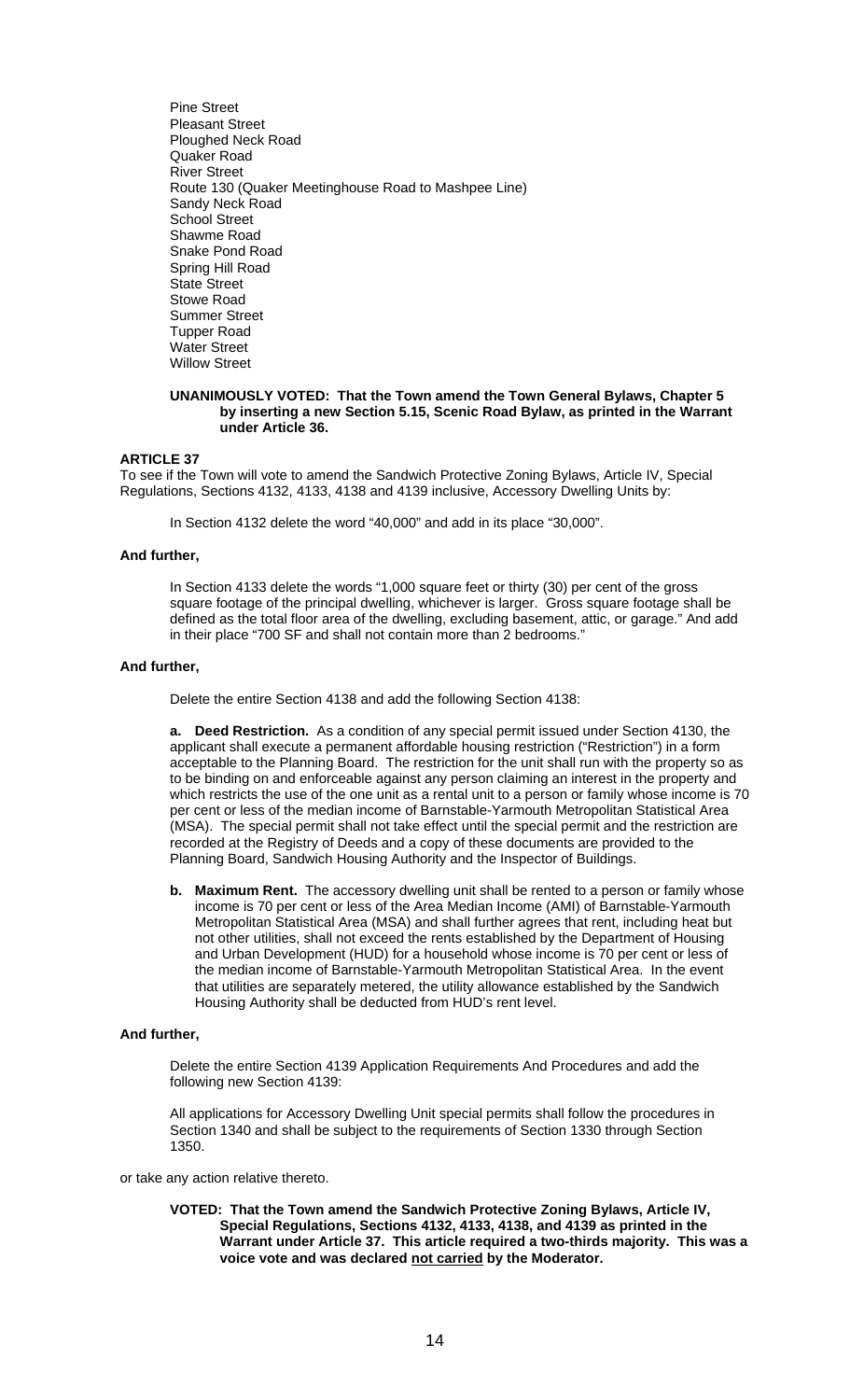To see if the Town will vote to amend the Sandwich Protective Zoning Bylaws, Article II, Use and Intensity Regulations, Section 2540c, Multiple Principal Buildings on the Same Lot, Affordable Housing by:

 Deleting the sentence: "A special permit for such additional dwelling units shall not be issued until after an accessory dwelling unit special permit has been issued by the Planning Board in accordance with Sections 4135-4139 of this Protective Zoning Bylaw."

 And adding in place the following sentence: "The Board of Appeals shall condition any special permit allowing the affordable units according to the affordability criteria in Section 4138."

or take any action relative thereto.

#### **UNANIMOUSLY VOTED: That the Town amend the Sandwich Protective Zoning Bylaws, Article II, Use and Intensity Regulations, Section 2540c, Multiple Principal Buildings on the Same Lot, Affordable Housing as printed in the Warrant under Article 38.**

#### **ARTICLE 39**

To see if the Town will vote to amend the Sandwich Protective Zoning Bylaws, Article IV, Special Regulations, Cluster Development, Section 4443 through 4445 inclusive by:

Deleting Section 4443 in its entirety and replacing it with the following Section 4443:

#### **4443. Flexible Dimensions for Cluster Lots.**

a. Lot coverage, yard, frontage and lot area regulations shall be the following, **in lieu of the requirements in Section 2600:** 

Maximum Lot Coverage:

| Lot area                   | 5000 SF to 10000 SF  | 45% |
|----------------------------|----------------------|-----|
| Lot area                   | 10001 SF to 20000 SF | 35% |
| Lot area                   | 20001 SF to 30000 SF | 30% |
| Lot area                   | 30001 SF to 40000 SF | 25% |
| Minimum Front Yard         | $15$ ft.             |     |
| Minimum Lot Frontage       | 50 ft.*              |     |
| Maximum Lot Frontage       | 75 ft.*              |     |
| Minimum Lot Area           | 5,000 SF             |     |
| Maximum Lot Area           | 40,000 SF            |     |
| Minimum Side and Rear Yard | 12 ft.**             |     |
|                            |                      |     |

\*But not less than 150 feet if on an arterial street.

 \*\*Except not less than the requirements of Section 2600 for yards in the development abutting property not located within the Cluster Development. Accessory buildings

 shall not be located within six feet of any property line including property lines shared in common with open space parcels, but shall not be less than the requirements of Section 2600 for yards abutting property not located within the Cluster Development.

## **And further,**

Deleting Section 4444(f) in its entirety and replacing it with the following Section 4444(f):

## **4444. Village Cluster Regulations**

f.) In lieu of the otherwise applicable requirements for the Cluster Development, lot coverage, yard, frontage and lot area regulations for a Village Cluster shall be the following:

| Maximum Lot Coverage:      |                             |     |
|----------------------------|-----------------------------|-----|
| Lot area                   | 5000 SF to 10000 SF         | 45% |
| Lot area                   | 10001 SF to 20000 SF        | 35% |
| Lot area                   | 20001 SF to 30000 SF        | 30% |
| Lot area                   | 30001 SF to 40000 SF        | 25% |
| Minimum Front Yard         | $15$ ft.                    |     |
| Minimum Lot Frontage       | 30 ft.*                     |     |
| Maximum Lot Frontage       | 50 ft.*                     |     |
| Minimum Lot Area           | 5,000 SF                    |     |
| Maximum Lot Area           | 1/2 the applicable lot area |     |
| Minimum Side and Rear Yard | 12 ft. $**$                 |     |

\*No part of the lot area employed for zoning compliance shall be more distant from the street line than five (5) times the lot frontage.

\*\*Except not less than the requirements of Section 2600 for yards in the development abutting property not located within the Cluster Development. Accessory buildings shall not be located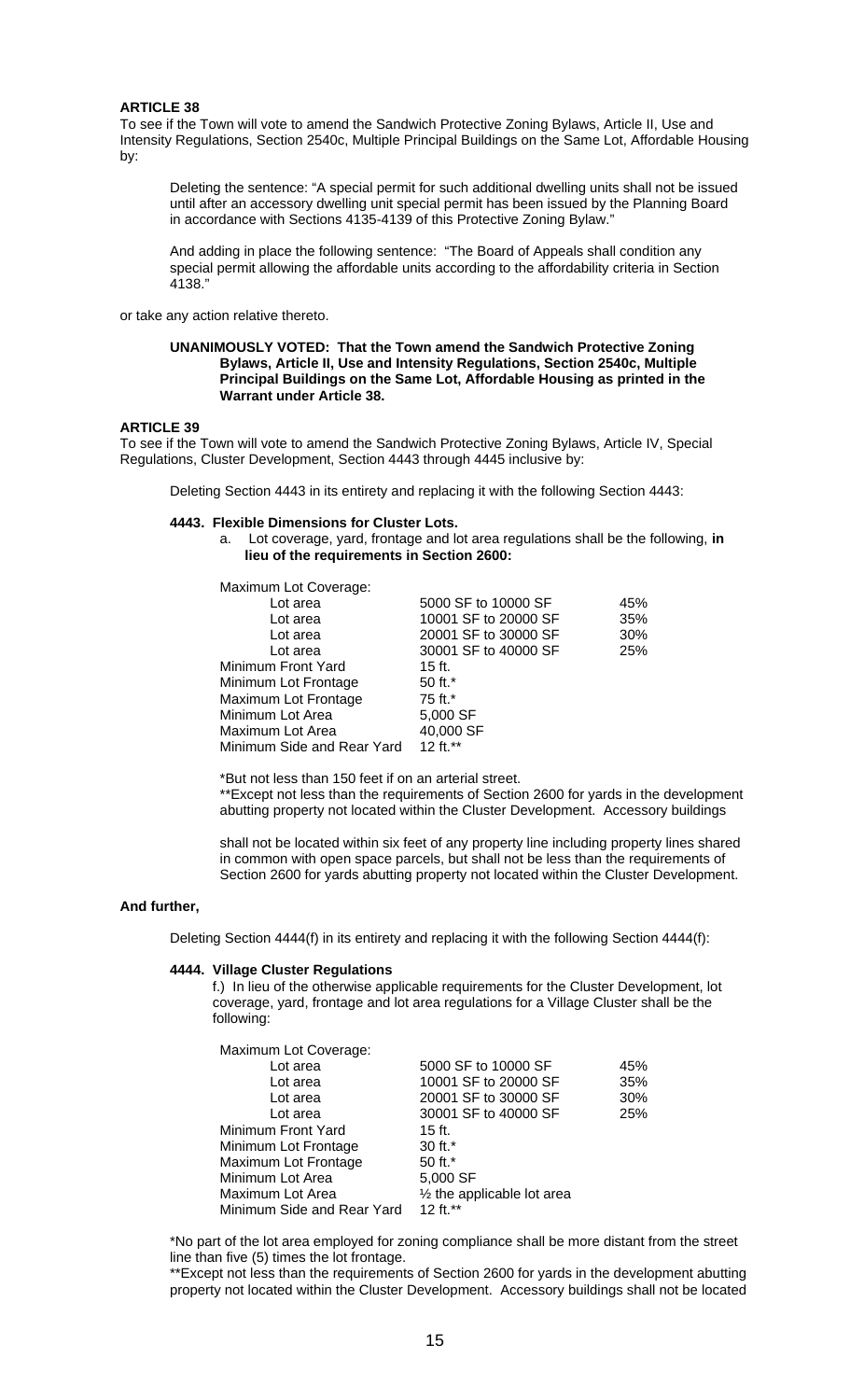within six feet of any property line including property lines shared in common with open space parcels, but shall not be less than the requirements of Section 2600 for yards abutting property not located within the Cluster Development.

## **And further,**

Deleting Section 4445 in its entirety.

or take any action relative thereto.

**VOTED: That the Town amend the Sandwich Protective Zoning Bylaws, Article IV, Special Regulations, Cluster Development, Sections 4443 through 4445 inclusive as printed in the Warrant under Article 39. This article required a two-thirds majority. This was a voice vote and was declared not carried by the Moderator.** 

#### **ARTICLE 40**

To see if the Town will vote to amend the Sandwich Protective Zoning Bylaws, Article IV, Special Regulations, Affordable Housing Conditional Density Program, by:

Deleting the Affordable Housing Conditional Density Program in its entirety and adding the following new Section 4450 Affordable Housing Conditional Density Development.

## **4450. Affordable Housing Conditional Density Development**

- **4451. Purpose and Authority.** The purpose of Section 4450 is to further the goal of encouraging affordable housing types for persons of various age and income levels in accordance with Massachusetts General Laws, Chapter 40A, Section 9 which allows municipalities to adopt "incentive" ordinances for the creation of affordable housing, and for the purpose of:
	- 1. Helping residents and their families who, because of rising land prices, have been unable to obtain suitable housing at an affordable price and,
	- 2. Maintaining a stable economy by preventing out-migration of residents who are an essential part of our community.

The Planning Board may grant a special permit that allows an increase in density through a relaxation of dimensional requirements of the Sandwich Protective Zoning Bylaw as described in Section 4453. Any special permit granted pursuant to this section shall require that a percentage of all units developed on the site be sold and maintained at affordable prices according to the standards contained in Section 4453 and 4455. For the purpose of Section 4450 the Planning Board shall be the Special Permit Granting Authority (SPGA).

4452. **Procedures.** Density increases shall only be allowed in accordance with the requirements and restrictions set out in Section 4453 and 4455 of this bylaw. **A Conditional Density Affordable Housing Development shall not have more than 40 dwelling units.** Any Special Permit application under this section shall also be accompanied by a definitive plan application, showing the proposed lots and roadways, which shall be advertised and noticed according to the provisions of the M.G.L. Chapter 41, Section 81. The Planning Board public hearings for the Special Permit and the Definitive Plan shall run concurrently. As a further incentive for the construction of affordable housing, the Board may, at its discretion and upon written request from the applicant, waive certain standards for requirements set forth in Sandwich Planning Board Subdivision Rules and Regulations.

#### 4453. **Standards.**

a. **Number of Dwelling Units.** The number of units allowed in an Affordable Housing Conditional Density Development shall be as follows:

| Homeownership:<br><b>Number of Dwelling Units</b><br>Units per acre<br>Units per acre | Percent Affordable<br>100% Affordable Units<br>50% Affordable Units | Max.number of units allowed<br>40<br>20 |
|---------------------------------------------------------------------------------------|---------------------------------------------------------------------|-----------------------------------------|
| <b>Rental:</b>                                                                        | 1 Bedroom Unit or Units Deed Restricted to Age 55 and older*        |                                         |
| Number of Dwelling Units<br>10 Units per acre<br>6 Units per acre                     | Percent Affordable<br>100% Affordable Units<br>50% Affordable Units | Max.number of units allowed<br>40<br>20 |
| 2 Bedroom Units<br>Number of Dwelling Units<br>4 Units per acre                       | Percent Affordable<br>50% Affordable Units                          | Max.number of units allowed<br>20       |

 \*Such units shall be limited to residency by persons, and their dependents as defined under state and federal regulations, who have achieved a minimum age requirement for residency of at least fifty-five (55) years of age.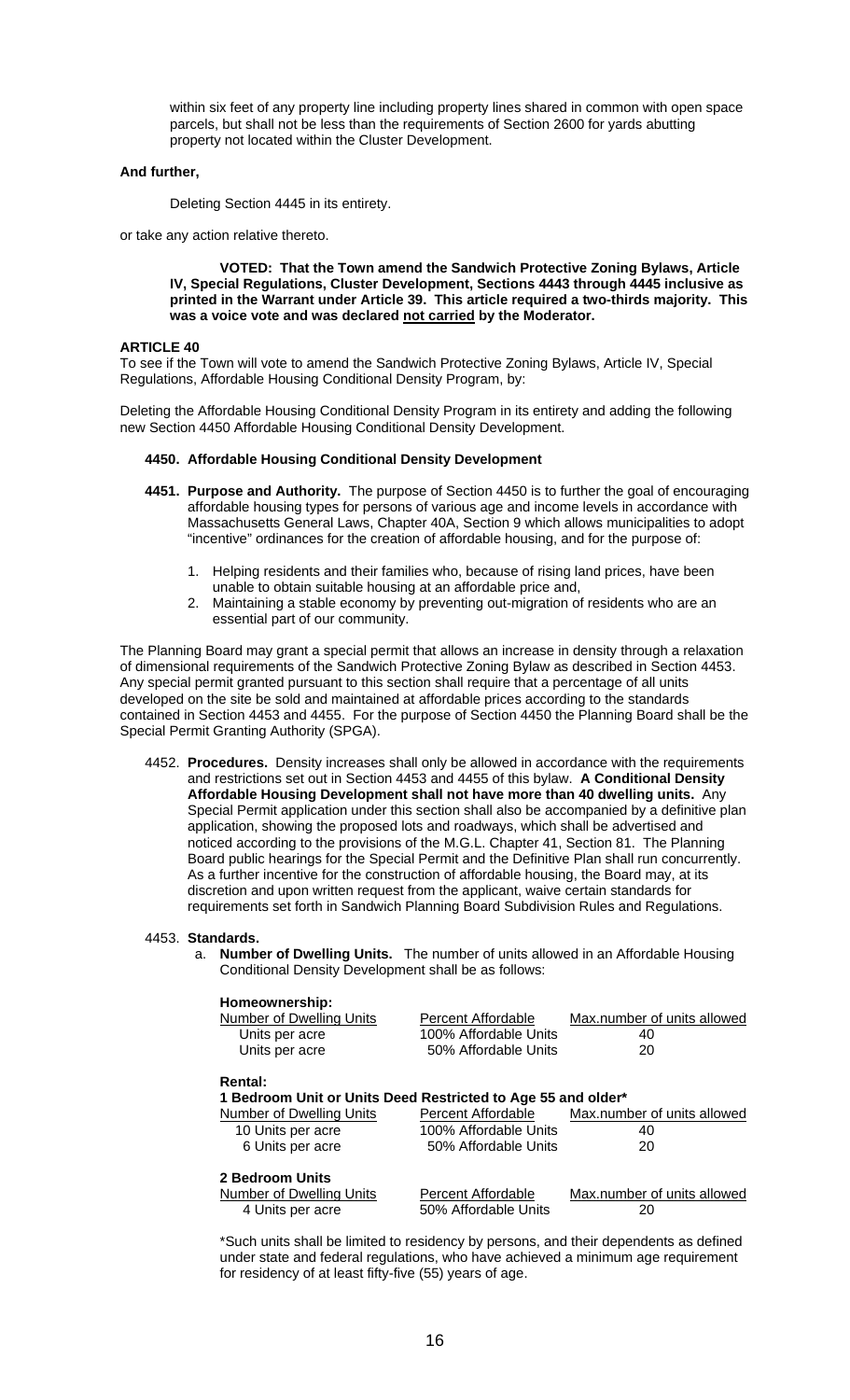Dimensional regulations other than lot area shall follow the standards set out in Section 4443, Flexible Dimensions for Cluster Lots.

- b. **Design Standards.** Affordable housing units created through this bylaw shall be harmonious with the rest of the development and shall be similar in design, appearance, construction, and quality of materials with other units in the development and with the surrounding neighborhood.
- c. **Lottery.** The lottery for any affordable units permitted under this section shall be conducted before commencement of any construction of roads or structures on the site and before any building permits are granted. The Planning Board shall designate a lottery agent as a condition of the special permit.
- d. **Phasing.** A schedule of construction that provides for the timely delivery of affordable units must be submitted to and approved by the Planning Board prior to the endorsement of the Definitive Plan.
	- 1. In no case shall building permits be issued for more than 25 per cent of the market rate units until 25 per cent of the affordable units are constructed. After the initial 25 per cent of the market rates units and 25 per cent of the affordable units are constructed, building permits for the remainder of the units shall only be issued on a 1 to 1 basis, that is 1 affordable then 1 market rate and so on until all the affordable units are permitted and constructed. The last unit permitted and constructed shall be a market rate unit.
	- 2. The project may also be constructed in its entirety with all permits applied for at one time provided that the occupancy permits are issued with an initial phase of no more than 25 per cent of the market rate units being issued certificates of occupancy until 25 per cent of the affordable units are issued certificates of occupancy. After this initial phase, certificates of occupancy shall only be issued on a 1 to 1 basis, that is 1 affordable and 1 market rate and so on until all the affordable units have certificates of occupancy. The last unit to be issued a certificate of occupancy shall be a market rate unit.
	- 3. Projects that are 100 per cent affordable are not subject to phasing.
- 4454. **Special Permit Criteria.** The Planning Board will review all projects for conformance with the following criteria:
	- a. The proposed development conforms to the design standards of this bylaw and will deliver the affordable units according to the provisions of Section 4453d.
	- b. The proposed development site plan is designed in its proportions, orientation, materials, landscaping, and other features as to provide a stable and desirable character complementary to and integral with the natural features.
	- c. The Board finds that the development and commensurate density increase does not have a detrimental effect on the character of the neighborhood or community and is consistent with the performance standards of the Sandwich Zoning Bylaw.
	- d. The proposed development is consistent with all municipal comprehensive plans, policies and objectives.
- 4455. **Long Term Affordability.** As a condition to any special permit issued under Section 4450, all affordable housing units created under Section 4450 shall be subject to an affordable housing restriction and a regulatory agreement in a form acceptable to the Planning Board. The special permit shall not take effect until the restriction, the regulatory agreement and the special permit are recorded at the Registry of Deeds and a copy provided to the Planning Board and the Inspector of Buildings.

## **a. Affordable Housing Restriction**

**1. Homeownership Units.** The Restriction shall provide that units made available for ownership shall be made available at a cost including mortgage interest, principal, taxes, insurance and common charges not exceeding 30 per cent of annual income for a household at or below 70 per cent of the Area Median Income (AMI) of the Barnstable-Yarmouth Metropolitan Statistical Area (MSA), and shall be sold to households earning at or below 70 per cent of the Area Median Income (AMI) of Barnstable-Yarmouth MSA. The Restriction shall limit the resale price of any ownership units, and shall bind all subsequent purchasers in perpetuity, consistent with Massachusetts Department of Housing and Community Development's (DHCD) regulations and guidelines under Chapter 40B of the Massachusetts General Laws.

**2. Rental Units.** The Restriction shall provide that units made available for rental shall be rented to a person or family whose income is 70 per cent or less of the Area Median Income (AMI) of Barnstable-Yarmouth Metropolitan Statistical Area (MSA).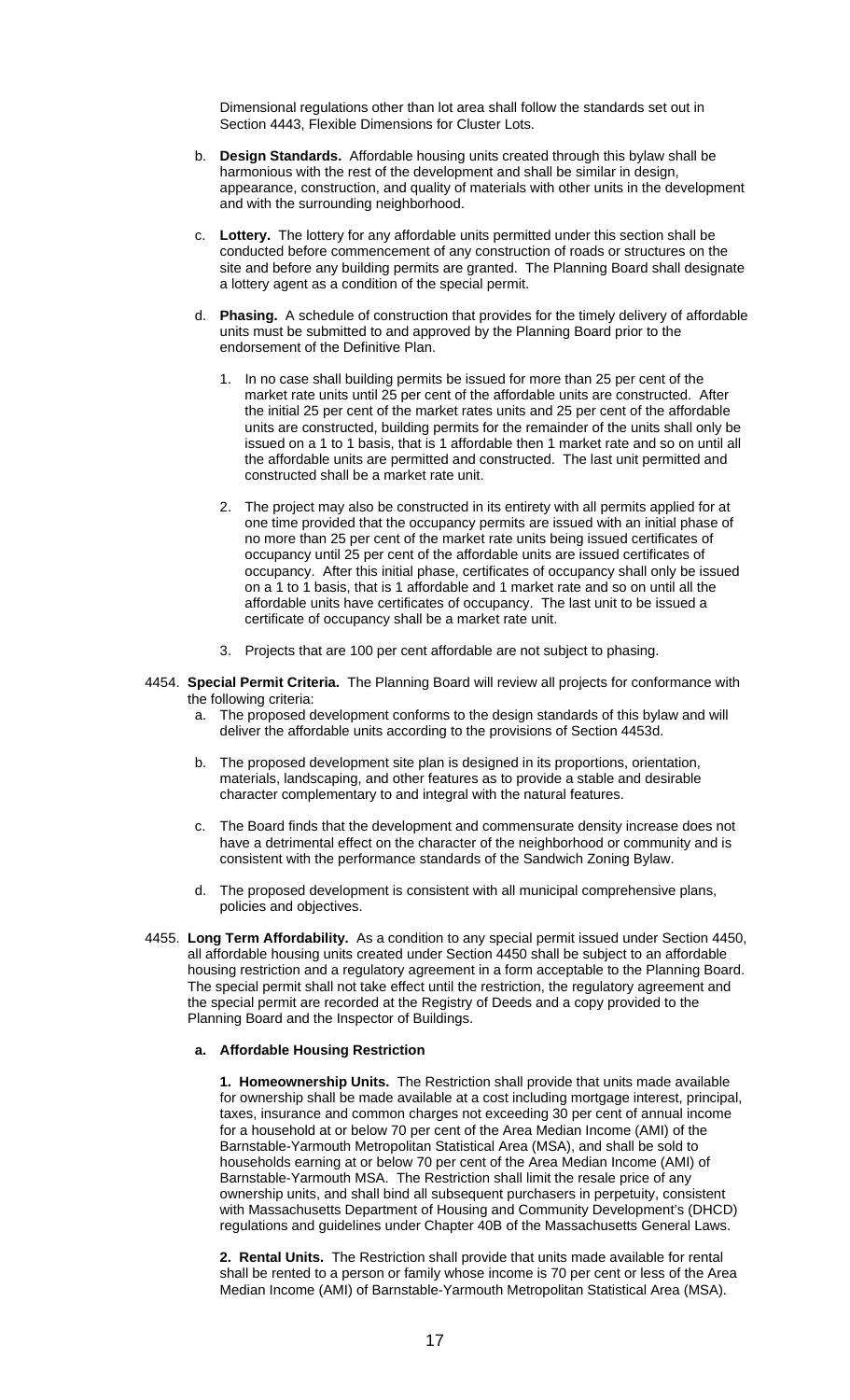The rent, including heat but not other utilities, shall not exceed the rents established by the Department of Housing and Urban Development (HUD) for a household whose income is 70 per cent or less of the median income of MSA. In the event that utilities are separately metered, the utility allowance established by the Sandwich Housing Authority shall be deducted from HUD's rent level.

- b. **Regulatory Agreement.** The resale of affordable units created under this section shall be governed by the regulatory agreement executed as a condition of any special permit granted under this section. Eligible purchasers are given the opportunity to purchase the Affordable Units at a reduced price of the Affordable Unit's appraised fair market value if the purchaser agrees to convey the Affordable Unit on resale:
	- 1. To an eligible purchaser located by the Town of Sandwich or the Monitoring Agent or the property owner or,
	- 2. To the Town of Sandwich, for an amount equal to the Maximum Resale Price, which is determined by multiplying the most recent published area median income as determined by the United States Department of Housing and Urban Development ("HUD") (the "Base Income Number") by the Maximum Resale Price Multiplier. Maximum Resale Price Multiplier is calculated at the initial sale by dividing the Initial Sales Price by the Base Income Number.

## **4456. Application Requirements.**

- a. **Special Permit.** Applicants for a Special Permit under this section shall include the following materials with the application:
	- 1. A completed application form.
	- 2. A plan depicting existing conditions and a general description of existing conditions for abutting properties; the nature and location of existing buildings on the property or within 300' of the property line; existing street layouts and elevations and open spaces within the neighborhood of the property.
	- 3. Preliminary, scaled architectural drawings, signed by a registered architect, for each proposed building as well as elevations for each building. In the case of rental properties these plans shall include floor plans for each unit proposed.
	- 4. A tabulation of proposed buildings by type, size including number of bedrooms; lot coverage by structure and all impervious areas; and any additional area to be developed for any use for example parking, driveways, lawns, gardens and so forth.
	- 5. A preliminary utilities plan.
	- 6. Draft documents that comply with the provisions of Section 4455. Such documentation shall also include the proposed affordable housing unit sales price or rental amounts.
- b. **Definitive Plan.** Applicants for a definitive plan pursuant to Section 4450 shall include the following materials with the application:
	- 1. A completed application form (Form C).
	- 2. A municipal lien certificate.
	- 3. Subdivision plans prepared according to the requirements of the Sandwich Planning Board Subdivision Rules & Regulations.

or take any action relative thereto.

#### **VOTED: That the Town amend the Sandwich Protective Zoning Bylaws, Article IV, Special Regulations, Affordable Housing Conditional Density Program, by deleting Section 4450 in its entirety and inserting in its place a new Section 4450, Affordable Housing Conditional Density Development, as printed in the Warrant under Article 40. This was a voice vote and declared carried by the required two-thirds majority by the Moderator.**

Since it was 11:10 p.m., the Moderator asked those present, in accordance with Section 1.15 of the Town Bylaws, if they wished to continue the meeting. It was a voice vote and declared carried unanimously.

Before the next article could be presented, Allen E. Peterson questioned the quorum. Since a count of voters totaled 155 and a quorum is 200, the Town Meeting was adjourned at 11:20 p.m. to the Election to be held on Thursday, May 8, 2003 from 7 a.m. to 8 p.m.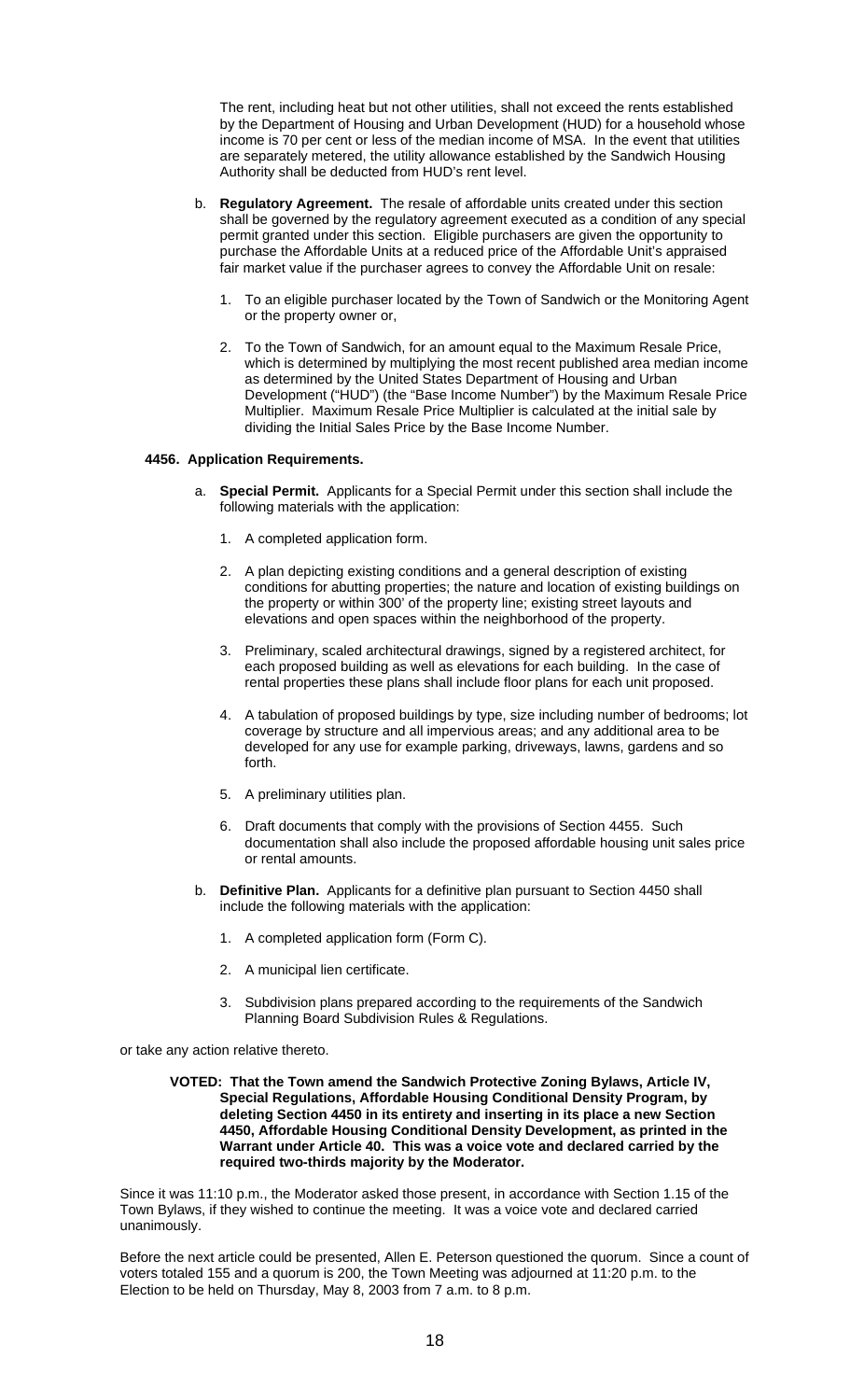The results of the election are as follows:

## **BOARD OF SELECTMEN, For Three Years**

Vote for not more than one

|                          | P1     | P2     | P3  | P4  | P5  | P6     | P7  | <b>TOTALS</b> |
|--------------------------|--------|--------|-----|-----|-----|--------|-----|---------------|
| <b>William Diedering</b> | 294    | 278    | 235 | 143 | 181 | 210    | 142 | 1,483         |
| Kerri L. Ames            | 106    | 107    | 103 | 84  | 88  | 77     | 98  | 663           |
| All Others               | ົ<br>ີ | っ<br>ັ |     |     |     | າ<br>J | ◠   | 12            |
| <b>Blanks</b>            | 12     | 19     | 4   | 10  | 15  | 5      |     | 73            |
| Total                    | 415    | 407    | 342 | 237 | 285 | 295    | 250 | 2,231         |

## **BOARD OF ASSESSORS, For Three Years**

Vote for not more than one

| James Vincent Toner III | 288 | 263    | 246 | 176 | 197    | 215 | 182 | ,567  |
|-------------------------|-----|--------|-----|-----|--------|-----|-----|-------|
| <b>All Others</b>       | ົ   | ົ<br>ບ |     |     | ົ<br>ັ |     |     | 10    |
| <b>Blanks</b>           | 124 | 141    | 95  | 61  | 85     | 79  | 67  | 652   |
| Total                   | 415 | 407    | 342 | 237 | 285    | 295 | 250 | 2,231 |

## **MODERATOR, For Three Years**

| Vote for not more than one |     |     |     |     |     |     |        |                |
|----------------------------|-----|-----|-----|-----|-----|-----|--------|----------------|
| Garry N. Blank             | 292 | 251 | 251 | 176 | 197 | 212 | 182    | ,561           |
| All Others                 |     | 12  |     |     | ∽   | ົ   | ⌒<br>ັ | 34             |
| <b>Blanks</b>              | 119 | 144 | 86  | 59  | 83  | 80  | 65     | 636            |
| Total                      | 415 | 407 | 342 | 237 | 285 | 295 | 250    | 2021 כ<br>د.د. |

# **CONSTABLE, For Three Years**

| Vote for not more than one |     |        |     |     |        |        |     |          |
|----------------------------|-----|--------|-----|-----|--------|--------|-----|----------|
| Peter Watts                | 291 | 274    | 248 | 185 | 211    | 208    | 180 | ,597     |
| All Others                 |     | ົ<br>ັ | ⌒   |     | ົ<br>ັ | ◠<br>- |     | ററ<br>∠∠ |
| <b>Blanks</b>              | 118 | 130    | 92  | 52  | 71     | 85     | 64  | 612      |
| Total                      | 415 | 407    | 342 | 237 | 285    | 295    | 250 | 2,231    |

## **SCHOOL COMMITTEE, For Three Years**

Vote for not more than three

| Regina T. Peters     | 147  | 135  | 109  | 78  | 95  | 109 | 88  | 761   |
|----------------------|------|------|------|-----|-----|-----|-----|-------|
| Craig Huey Bayer     | 41   | 33   | 35   | 29  | 44  | 30  | 73  | 285   |
| Keith M. Fernald     | 64   | 47   | 37   | 44  | 31  | 64  | 37  | 324   |
| James Michael Foley  | 125  | 152  | 116  | 73  | 97  | 107 | 71  | 741   |
| Diane Carol Hembling | 174  | 150  | 136  | 108 | 120 | 107 | 116 | 911   |
| Kathryn R. Heras     | 123  | 138  | 144  | 87  | 107 | 118 | 92  | 809   |
| David B. Mason       | 302  | 297  | 258  | 142 | 204 | 200 | 156 | 1,559 |
| All Others           |      | 2    |      | 0   |     |     | 2   |       |
| <b>Blanks</b>        | 268  | 267  | 191  | 150 | 156 | 149 | 115 | 1,296 |
| Total                | 1245 | 1221 | 1026 | 711 | 855 | 885 | 750 | 6,693 |

## **BOARD OF HEALTH, For Three Years**

Vote for not more than one

| Dixon<br>Brian G. | 292 | 267 | 253 | 79  | 202 | 218 | 186 | ,597 |
|-------------------|-----|-----|-----|-----|-----|-----|-----|------|
| <b>All Others</b> | ີ   |     |     |     |     |     |     | 6    |
| <b>Blanks</b>     | 121 | 139 | 89  | 58  | 82  | 76  | 63  | 628  |
| Total             | 415 | 407 | 342 | 237 | 285 | 295 | 250 | ,231 |

## **TRUSTEE, SANDWICH PUBLIC LIBRARY, For Three Years**

Vote for not more than three

| Elizabeth H. Gill       | 307  | 276  | 261  | 175 | 201 | 219 | 190 | 1,629 |
|-------------------------|------|------|------|-----|-----|-----|-----|-------|
| David Ernest Goehringer | 269  | 233  | 227  | 155 | 182 | 179 | 168 | 1,413 |
| Joseph V. Maruca        | 265  | 233  | 237  | 161 | 186 | 185 | 172 | 1,439 |
| All Others              | ⌒    | ົ    |      |     |     | ◠   |     | 13    |
| <b>Blanks</b>           | 401  | 476  | 301  | 220 | 286 | 299 | 216 | 2,199 |
| $\tau$ otal             | 1245 | 1221 | 1026 | 711 | 855 | 885 | 750 | 6,693 |

## **TRUSTEE, WESTON MEMORIAL FUND, For Three Years**

Vote for not more than 1

| Geoffrey F.<br>Lenk | 290 | 246    | 254 | 176 | 192 | 210 | 184 | ,552            |
|---------------------|-----|--------|-----|-----|-----|-----|-----|-----------------|
| <b>All Others</b>   |     | ⌒<br>ັ |     |     | ⌒   |     |     |                 |
| <b>Blanks</b>       | 125 | 158    | 88  | 61  | 91  | 84  | 65  | 672             |
| Total               | 415 | 407    | 342 | 237 | 285 | 295 | 250 | 2.231<br>۱ ت.∠2 |